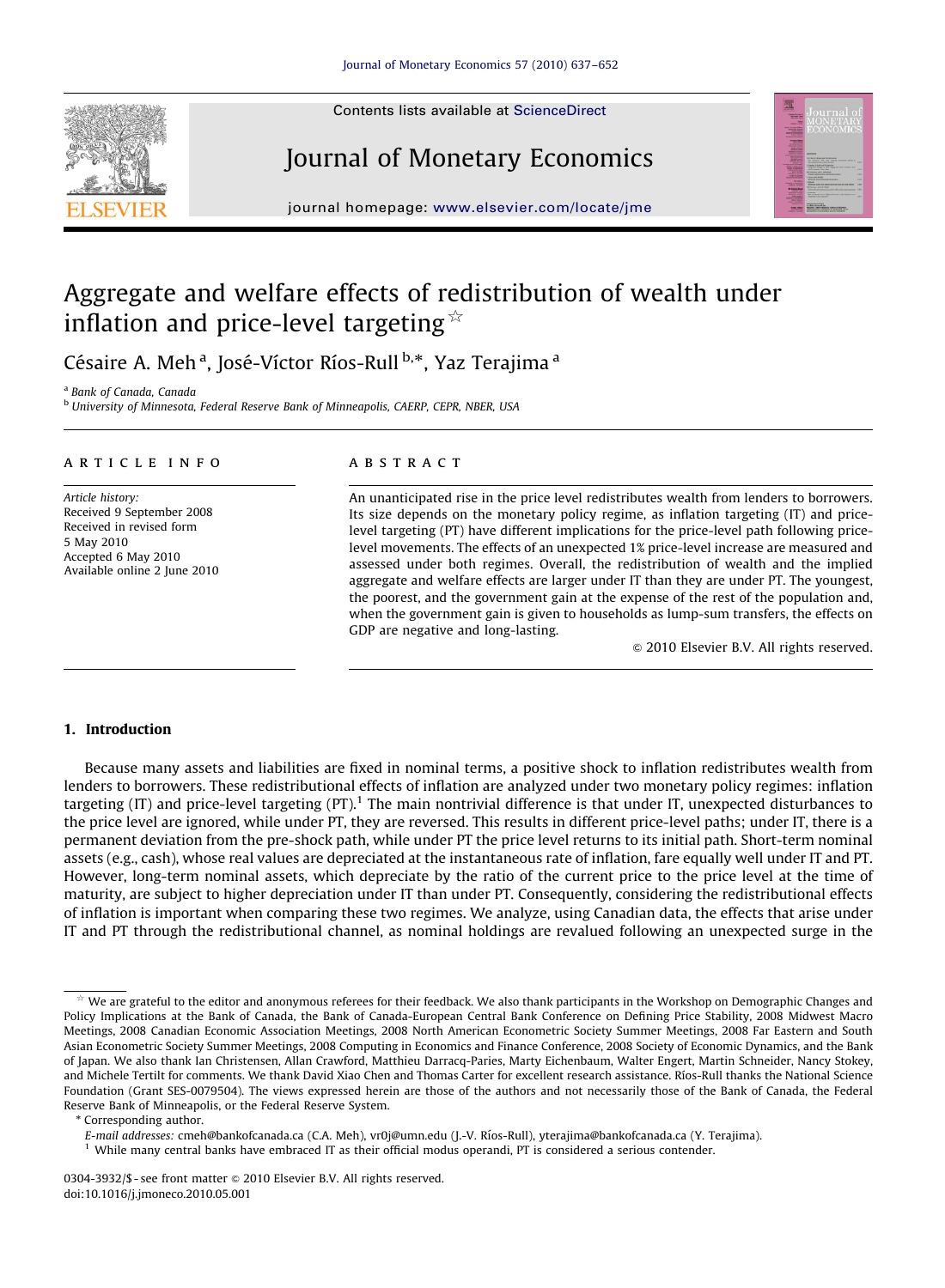price level.<sup>2</sup> The paper addresses two issues: (i) The redistribution of unexpected inflation under IT and PT and (ii) the output and welfare implications of unexpected inflation under IT and PT.

The direct redistribution induced by unexpected inflation, as indicated by the nominal portfolios of the different households and sectors in the economy is large: a one-time positive 1% price-level shock lasting one period under IT leads to a household sector wealth loss of 0.40% of GDP or \$5.5 billion. Under PT, the redistribution is still sizeable but much smaller, about 0.15% of GDP. Redistributions occur because the portfolios of households are different. Moreover, the difference between the two monetary policy regimes arises because the use of long-term assets and liabilities is prevalent in the economy, as long-term claims are less affected under PT. The government has sizeable long term net liabilities that are held by households (and to a much lesser extent by foreigners). In addition, there is a large redistribution of wealth within the household sector: the young middle class and the poor are net nominal borrowers mostly due to mortgage liability holdings, a long-term liability, while the rich and the old are net savers due to long-term assets such as pensions and long-term bond holdings. The middle aged are also savers due to pensions. These features speak to the potential importance with respect to monetary policy analysis of taking into account the portfolio of assets and liabilities with different terms to maturity.

Furthermore, even though the redistributive effects of unexpected price shocks are zero sum across sectors in the economy, there are aggregate effects on output under both monetary policy regimes. The redistribution of assets across households (including the necessary fiscal adjustment of the windfall gains for the government, which is lower lump-sum taxation in our baseline scenario) induces wealth effects across households that do not wash out. An overlapping generations model, where households are heterogeneous in preferences and productivity to match the observed patterns of consumption, hours worked, and wealth holdings across age and income groups, provides the framework for analysis. A positive price-level shock generates direct redistributions of wealth mostly from high-income, old, and middle-aged savers to young and low-income households. The induced wealth effects are that young households reduce their work effort, and middle-aged households increase their work effort. The retirees also face a wealth loss, but they cannot increase their work effort. Differences of productivity among households also affect the extent of their responses. Because the beneficiaries of price-level increases are mostly the young and the poor that have a higher response per dollar, the total reduction in labor effort is larger than the increase in work effort carried out by richer and older households (a good part of whom, because of retirement, do not increase their work effort). The calculation of the output path requires a careful equilibrium analysis, the reason being that changes in work effort of households translate into changes in government revenues, and a proper assessment of the effects of the price changes requires that the government fiscal position remains neutral. Consequently, there is a need to find the exact transfers to households that leave the government finances balanced, a fixed point problem.

Under IT, the effects on output, when the windfall gains for the government are rebated in a lump-sum fashion, last for a long period of time. They imply a cumulative reduction of output over 40 years equivalent to 0.54% of one-year GDP or \$600 per household. Because the initial redistribution is much larger under IT, its effects on work effort and output are also larger than under PT, for which the 40-year cumulative output loss is 0.13% or about \$145 per household.

Finally, the model economy can be used to assess the welfare of both monetary policy regimes. However, the aggregation of the welfare effects is a tricky proposition given that households differ in their preferences. This difference in preferences makes it very hard to do inter-household welfare comparisons that summarize the findings into one single aggregate number. Consequently, the welfare numbers are reported in terms of the added value for each household type of the change triggered by the price increase. These changes are clearly different from the initial changes in the value of nominal assets and liabilities and incorporate the changes arising from the government asset position. Such asset position is affected not only by the price hike but also by the subsequent tax revenues that depend on households' work effort. The particular details of the redistribution of the government gains from the price-level increases matter a lot for the specific details of the welfare gains or losses from the price increase. In general, as with the initial redistribution, the young and the poor gain from the increase and the old and the rich lose.

The use in the model of the portfolios held in the United States becomes a form of sensitivity analysis regarding the importance of portfolios. There are some differences in the effects of price-level shocks relative to the model with Canadian portfolios. Under IT and with lump-sum transfers of the government windfall, output over 40 years decreases by 0.39% of one-year GDP (instead of 0.54%), whereas under PT it decreases by 0.11% (instead of 0.13%). The output effects are slightly smaller with the US portfolio than with the Canadian counterpart because less nominal lending and borrowing took place in the United States than in Canada.<sup>3</sup> Still these numbers are not sufficiently different to change the main findings of our paper.

There are several strands of existing literatures that are relevant to this paper. The documentation of nominal portfolios of households is done by [Doepke and Schneider \(2006a\)](#page-15-0) in their seminal paper for the United States and by [Meh and](#page-15-0) [Terajima \(2008\)](#page-15-0) for Canada. Both of these papers have shown that inflation causes a major redistribution of wealth as it

 $<sup>2</sup>$  The Canadian data are particularly relevant for at least two reasons. First, Canada presently implements inflation targeting. Second, a review of the</sup> monetary policy framework is currently under way and a price-level targeting policy is considered as a serious option. However, the insights of the paper are applicable to other countries. US data are also used for a sensitivity analysis.

 $3$  Unlike the numbers for Canada, which are based on portfolio holdings of 2005, those of the United States are from [Doepke and Schneider \(2006a\),](#page-15-0) who use 1989 data. Another difference is that the American data do not include defined benefit pensions.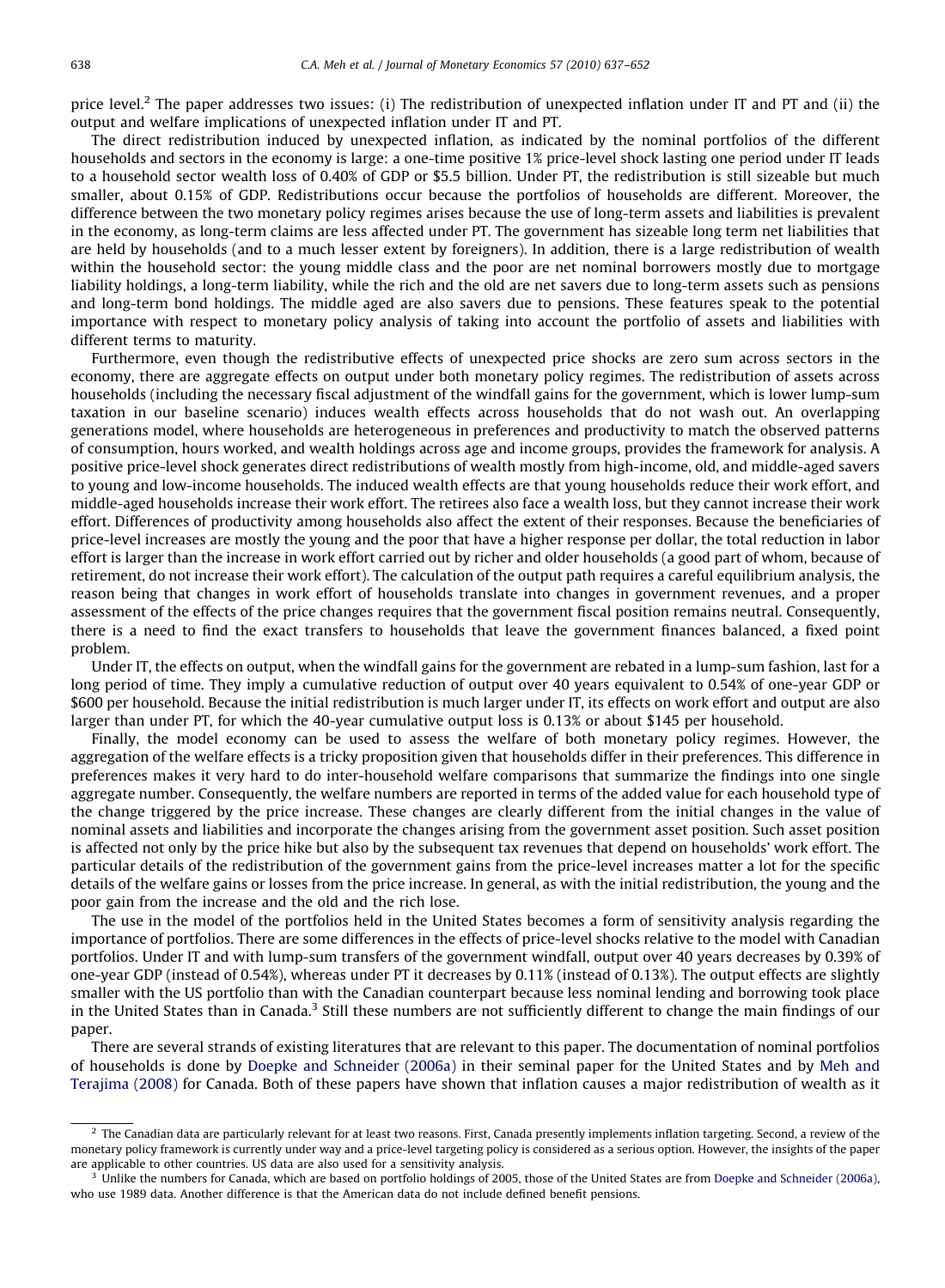erodes the real value of nominal assets and liabilities. A framework for quantitatively studying the redistributional effects of inflation is developed by [Doepke and Schneider \(2006b\).](#page-15-0) In this sense, our work is closely related to theirs, yet they do not consider monetary policy regimes and the differential effects under IT and PT as possible sources of governmentcreated redistribution. Their focus is on the effects of inflation in general. There is literature studying the benefits and costs of IT and  $PT^4$ ; however, this literature does not consider the redistributional effects of price-level changes and their macroeconomic consequences under IT and PT. There is also literature that considers the welfare costs of inflation in monetary models where inflation affects the distribution of wealth.<sup>5</sup>

The remainder of the paper is organized as follows. Section 2 describes in detail how IT and PT have different redistributional impacts. Section 3 documents the nominal and real portfolios held by Canadian households and by the government and the foreign sectors. Section 4 describes the overlapping generations model and defines equilibrium under both regimes. Section 5 discusses the calibration of the model and describes how households are affected when the price level experiences a 1% shock. Section 6 calculates the extent of direct redistribution from the price-level shock and discusses the aggregate and welfare results under various fiscal and monetary regimes. Section 7 applies the United States portfolio of nominal claims to the Canadian economy as a sensitivity analysis. Section 8 concludes.

# 2. Calculating the redistribution of wealth under IT and PT

The method used to compute the extent of redistribution of wealth from a price-level shock is described in this section. Its effects depend crucially on the monetary policy regime in place, as the size of the redistribution of wealth depends on the subsequent price-level path which is determined by policy. Hence, either inflation targeting (IT) or price-level targeting (PT) is explicitly incorporated in our framework to capture the difference in the post-shock price-level path.

An unanticipated rise in the price level redistributes wealth from lenders to borrowers as it lowers the real value of nominal assets and liabilities. Using the framework in this section and the nominal portfolio documentation in Section 3, the magnitude of the redistribution of wealth is assessed by computing the present value gain or loss of such a price-level shock for each sector as well as different groups of households under IT and PT. Under IT, bygones are bygones, and the price level remains at its new path after a price-level shock. On the other hand, under PT, a credible central bank brings the price level back to its original path. Given that the unanticipated price-level shock will be brought back to the initial path under PT, nominal claims with long-term maturities are less affected by these price changes. Hence, the redistribution of wealth with respect to these claims is expected to be smaller under PT than under IT.

# 2.1. Inflation targeting

Suppose there is a onetime transitory unanticipated inflation increase of size  $\varDelta$  that leads to a surprise jump in the price level. Under IT, the central bank does not bring the price level back, and therefore the price level will remain at its new path after the shock. This surprise jump in the price level leaves nominal interest rates unchanged. Redistribution of wealth emerges, since a jump in the price level reduces proportionally the real value of nominal claims.

To see the present value gain or loss of a onetime transitory surprise inflation, let  $i_{tn}$  be the nominal return on an *n*-year nominal zero-coupon bond at date t and  $V_t(n) = \exp(-i_{t,n})$  be the present value of one dollar at date t+n before the price level-shock of  $\Lambda$ . Because the nominal term structure does not change under IT after the surprise price-level shock at time t, the new time t present value of one dollar due at time  $t+n$  is given by  $V_t^{\Pi}(n) = \exp(-i_{t,n})\exp(-\Delta) = V_t(n)\exp(-\Delta)$ , which shows that the present value of a one-dollar claim at time t is lowered by  $exp(-\Delta)$  and that such a present value is independent of the maturity of that claim. Therefore, the present value gain or loss  $G^{IT}$  is

$$
G_t^{IT} = V_t^{IT}(n) - V_t(n) = V_t(n)[\exp(-\Delta) - 1].
$$
\n(1)

The net present value gain or loss is independent of the maturity of a position and is proportional to the net position with a coefficient of  $exp(-\Delta)-1$ . Eq. (1) will be used to compute the size of the redistribution under IT.

# 2.2. Price-level targeting

When a shock hits, the central bank that follows PT brings the price level back to its initial path after H periods. Assume that the central bank follows a linear rule with slope  $\Delta' = -(A/H)$  to bring the price level back to its targeted path. Such policy generates inflation that is lower than the slope of the targeted price-level path. For example, if the central bank targets full price stability, i.e., a constant targeted price level, it must create deflation in order to bring the price level back.

Since PT does not currently exist in Canada, the experiments under PT can be considered as having in period t a surprise onetime credible announcement of a PT regime starting from t, followed immediately by a surprise onetime increase in the price level. Also, an assumption is made that the real interest rate is unaffected by the whole process and that bond prices

 $4$  See, for example, [Gaspar et al. \(2007\)](#page-15-0), [Ambler \(2007\)](#page-15-0), [Cote \(2007\),](#page-15-0) [Vestin \(2006\)](#page-15-0), [Svensson \(1999\),](#page-15-0) and [Duguay \(1994\)](#page-15-0).

<sup>5</sup> See [Albanesi \(2007\),](#page-15-0) [Erosa and Ventura \(2002\),](#page-15-0) and [Cukierman et al. \(1985\).](#page-15-0)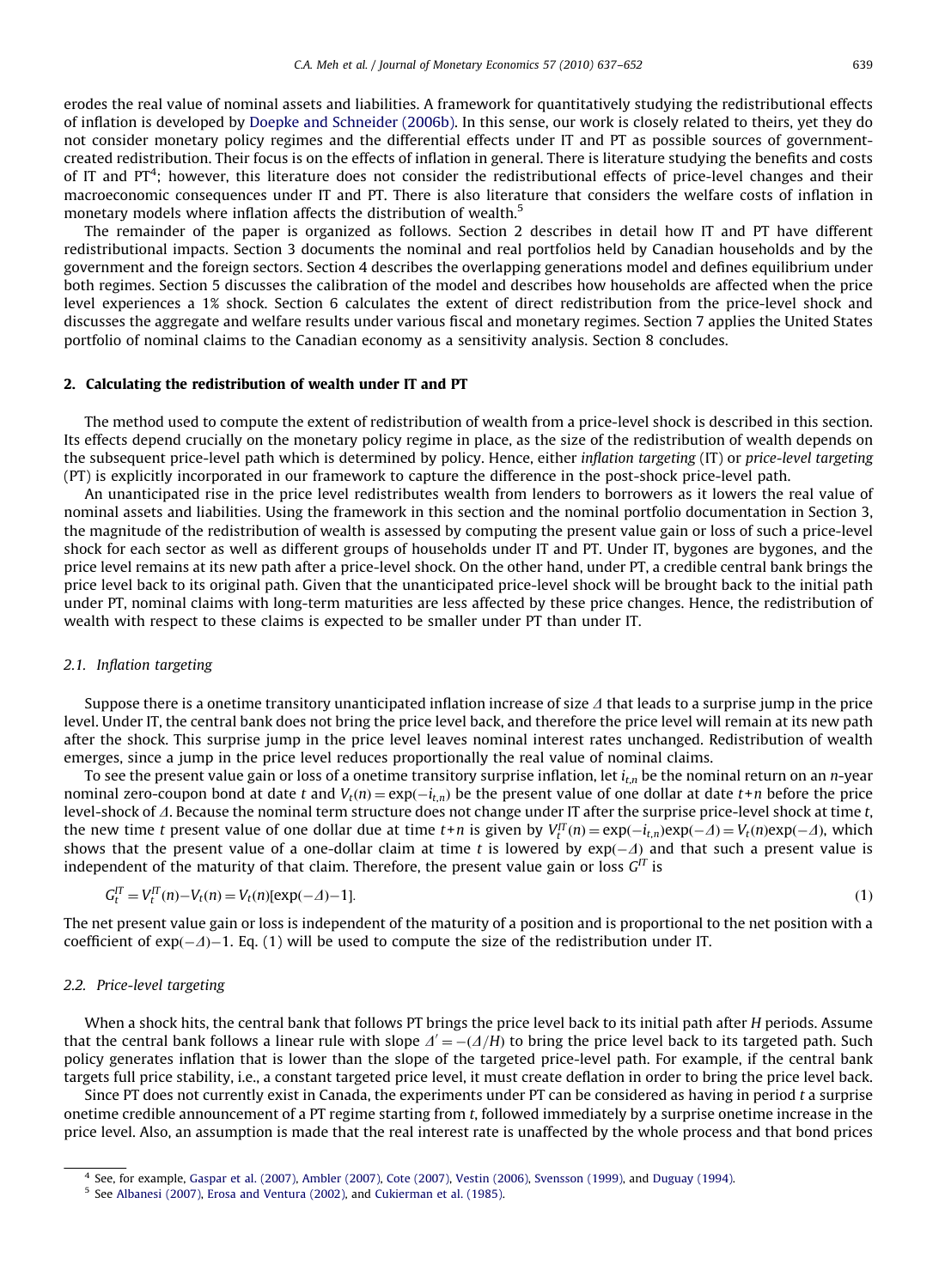adjust instantaneously to account for the new price-level path so that the Fisher equation continues to hold. So relative to the before-shock nominal *n*-year return  $i_{t,n}$ , the after-shock *n*-year return is  $i_{t,n}^{PT} = i_{t,n} - (A/H)min\{n,H\}$ .

In this case, the time t present value of a dollar at  $t+n$ ,  $V^{PT}(n,H) = \exp(-\Delta) \exp(-i_{t,n}^{PT})$ , becomes  $V^{PT}(n,H) = V_t(n) \exp(-\Delta) \exp((\Delta/H) \min(n,H))$ . Defining the present value gain or loss  $G_{PT}(n,H)$  of a given position of maturity  $n$  under PT with a target horizon H to be as  $G^{PT}(n,H)$ =V $^{PT}(n,H)-V_t(n)$  and aggregating it over the future to obtain the total present value gain or loss  $G^{PT}(H)$  yields

$$
G^{PT}(H) = \sum_{n} G^{PT}(n, H) = \sum_{n} \left\{ V_t(n) \left[ \exp(-\varDelta) \exp\left(\frac{\varDelta}{H} \min(n, H)\right) - 1 \right] \right\}.
$$
 (2)

The net gain from a price-level shock depends not only on the size of the position but also on the interaction between the target horizon H and the maturity structure n of assets and liabilities. In contrast with IT, Eq. (2) illustrates that the contribution of a particular instrument to the total gain or loss from a price-level shock under PT depends on two elements in addition to the sizes of the shock and the nominal position: (i) the maturity of that position and (ii) the target horizon used by the central bank.

For a given target horizon, H, gains or losses will be smaller for longer maturity positions; moreover,  $\lim_{H\to+\infty} G^{PT}(n,H) = G^{IT}$ , as the target horizon under PT goes to infinity, the resulting price-level path converges toward that under IT. Alternatively, if the target horizon is small ( $n \geq H$ ), the time t present value of a dollar at time t+n is  $V^{PT}(n,H) = V_t(n) \exp(-\Delta) \exp((\Delta/H)H) = V_t(n)$  and consequently, the net gain  $G^{PT}(n,H)$  is zero.

#### 3. Nominal assets and liabilities

Given the methodology to calculate the size of redistributions for a given nominal instrument, the documentation of portfolios of households in the economy in Canada is now discussed. The methods and specific variables used for constructing net nominal positions as well as the resulting positions are detailed in [Meh and Terajima \(2008\).](#page-15-0) Hence, they are briefly discussed in this section. Nominal assets and liabilities are defined to be all nominal securities denominated in Canadian dollars. Four sectors of the economy are observed: household, government, foreign, and business. Positions of the business sector are allocated to the other three sectors as indirect positions, leaving us with the first three sectors.<sup>6</sup> The net nominal position (NNP) of a sector or a household group is the difference between the market value of its nominal assets and liabilities, both direct and indirect.

For the sectoral positions, our main data source is the National Balance Sheet Accounts (NBSA) in 2005, as provided by Statistics Canada.7 For detailed household nominal positions, the 2005 Survey of Financial Security (SFS), which provides microdata on income and wealth collected by Statistics Canada, is used. For our purposes, any financial instruments denominated in Canadian dollars are considered nominal unless their returns are fully indexed to inflation. Nonfinancial instruments and those denominated in foreign currencies are real. Four broad categories of nominal financial instruments are defined: short-term instruments, bonds, mortgages, and employer pension plans.<sup>8</sup> All nominal assets and liabilities of sectors and household types are assigned to one of these categories.

For household types, six age groups are considered: up to 35 years, 36–45, 46–55, 56–65, 66–75, and over 75. Within each age group, households are divided into three economic classes: rich, middle class and poor. The top 10% of households in net worth are defined as rich. The rest of the households (90% of all households) are sorted by income ignoring their net worth. Then among these households, those (70% of all households) with higher income are characterized as middle class and the remaining households (20% of all households) as poor.

Table 1 describes the net nominal positions and nominal portfolios for different classes and age groups from the 2005 SFS.<sup>9</sup> Overall, young households are net nominal borrowers (i.e., negative NNPs) and old households are net nominal lenders (i.e., positive NNPs). Poor households borrow mainly through mortgages and bonds when young. The youngest poor cohort holds debts in mortgages (37.77% of net worth) and in bonds (37.66%). Poor households save mainly through short-term nominal instruments. Middle-class households borrow mostly through mortgages. In fact, the youngest middle-class households are the most indebted, with an NNP of 89.44% of net worth. The majority of this debt is in the form of mortgages, which account for 81.62% of net worth. For the middle-aged and old middle class, pensions are the largest savings category. Rich households of all age groups except for the youngest are net nominal savers. Rich households save mostly through mortgages and bonds.<sup>10</sup>

For the sectoral positions, Table 2 shows the NNPs as a percentage of GDP. The household sector is the main net nominal lender who has a positive NNP of 40.14% of GDP. The government sector is the net nominal borrower whose debts amount

 $<sup>6</sup>$  Since the business sector is entirely owned by other sectors through the equity claim they hold against businesses, the redistribution effects on the</sup> business sector are indirectly carried over to these sectors.

 $7$  Brief descriptions of the data sets used in the paper are found in Appendix, available as Supplementary Material to this paper.

 $8$  The short-term instrument category includes nominal assets and liabilities with a term to maturity of one year or less (e.g., deposits and short-term paper), while bonds are nonmortgage and nonpension nominal financial instruments with a term to maturity greater than one year (e.g., corporate and government bonds).

 $9$  Real asset positions are also shown in the table. Note that the NNP and the real position add up to 100%.

 $10$  Mortgage positions can be positive because of the indirect positions that reflect the financial business sector's mortgage assets.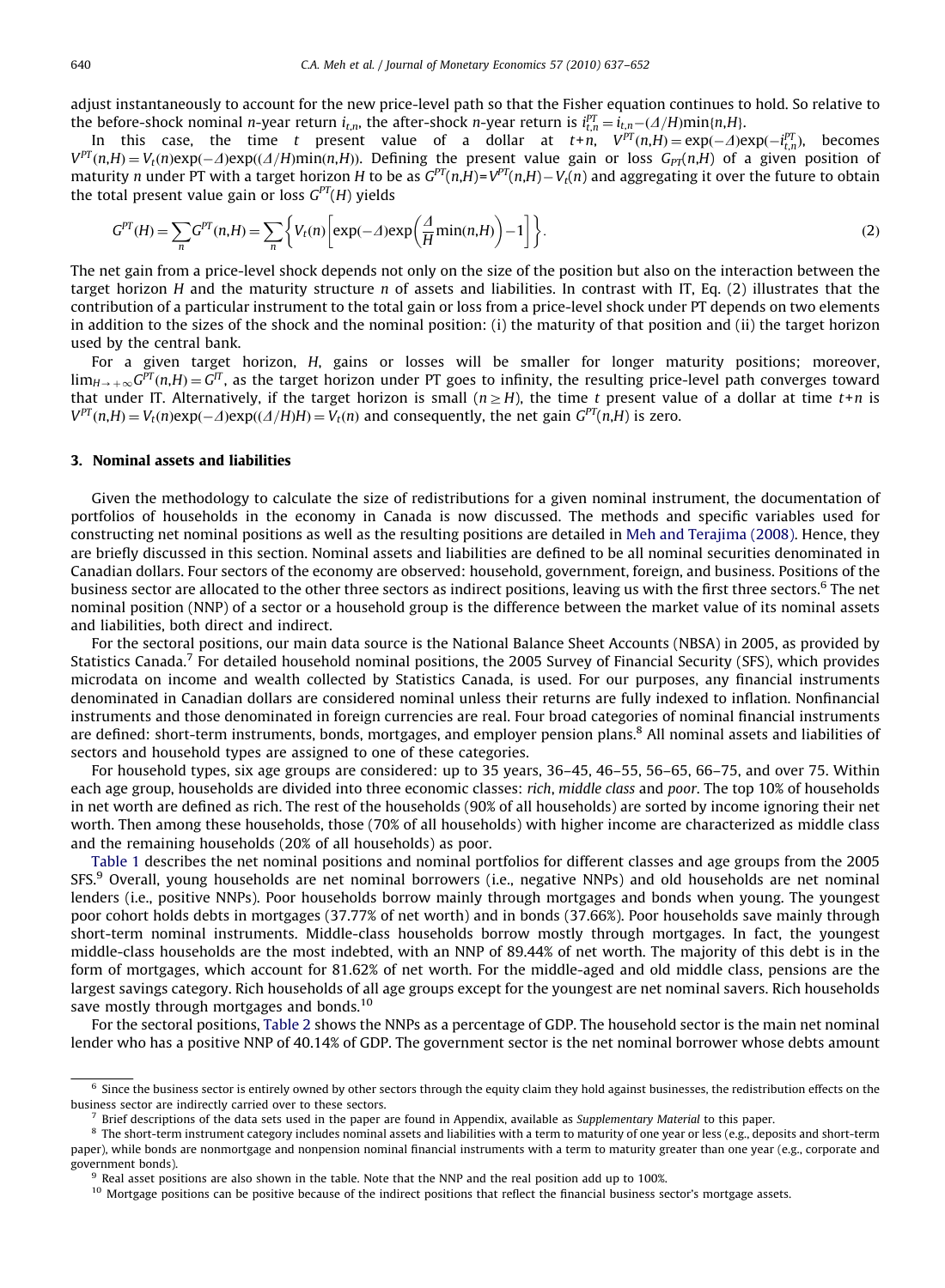#### Table 1

Nominal and real positions as percentage of net worth by age and income class.

| Type of instrument      | Age cohort |           |           |           |           |       |  |
|-------------------------|------------|-----------|-----------|-----------|-----------|-------|--|
|                         | $<$ 35     | $36 - 45$ | $46 - 55$ | $56 - 65$ | $66 - 75$ | > 75  |  |
| All households          |            |           |           |           |           |       |  |
| Short                   | 4.83       | $-1.01$   | 1.48      | 2.40      | 9.00      | 12.27 |  |
| Mortgage                | $-37.95$   | $-13.57$  | 0.07      | 4.48      | 3.55      | 3.29  |  |
| Bond                    | $-2.63$    | 4.70      | 6.50      | 7.90      | 6.70      | 7.68  |  |
| Pension                 | $-0.05$    | $-1.31$   | 5.01      | 7.36      | 8.68      | 8.65  |  |
| <b>Total NNP</b>        | $-35.80$   | $-11.19$  | 13.06     | 22.14     | 27.93     | 31.89 |  |
| Real                    | 135.80     | 111.19    | 86.94     | 77.86     | 72.07     | 68.11 |  |
|                         |            |           |           |           |           |       |  |
| Poor households         |            |           |           |           |           |       |  |
| Short                   | 18.90      | $-0.06$   | 5.04      | 13.84     | 12.58     | 10.95 |  |
| Mortgage                | $-37.77$   | $-19.44$  | $-9.39$   | 2.35      | $-2.56$   | 2.10  |  |
| Bond                    | $-37.66$   | $-3.53$   | 0.17      | 2.59      | 1.40      | 6.06  |  |
| Pension                 | 4.42       | $-4.09$   | 0.92      | 1.95      | 2.73      | 4.63  |  |
| <b>Total NNP</b>        | $-52.11$   | $-27.13$  | $-3.26$   | 20.73     | 14.15     | 23.75 |  |
| Real                    | 152.11     | 127.13    | 103.26    | 79.27     | 85.85     | 76.25 |  |
|                         |            |           |           |           |           |       |  |
| Middle-class households |            |           |           |           |           |       |  |
| Short                   | 5.83       | 2.24      | 4.40      | 5.49      | 9.06      | 14.91 |  |
| Mortgage                | $-81.62$   | $-35.43$  | $-11.11$  | $-2.91$   | 1.62      | 1.70  |  |
| Bond                    | $-18.11$   | $-0.90$   | 2.16      | 4.10      | 4.56      | 4.56  |  |
| Pension                 | 4.46       | 7.63      | 15.96     | 19.36     | 14.11     | 12.71 |  |
| <b>Total NNP</b>        | $-89.44$   | $-26.47$  | 11.40     | 26.04     | 29.36     | 33.88 |  |
| Real                    | 189.44     | 126.47    | 88.60     | 73.96     | 70.64     | 66.12 |  |
|                         |            |           |           |           |           |       |  |
| Rich households         |            |           |           |           |           |       |  |
| Short                   | 3.86       | $-3.73$   | $-1.97$   | $-2.36$   | 8.48      | 8.57  |  |
| Mortgage                | $-11.31$   | 4.71      | 12.92     | 13.66     | 7.15      | 5.71  |  |
| Bond                    | 7.71       | 9.72      | 11.73     | 13.00     | 10.50     | 12.37 |  |
| Pension                 | $-2.92$    | $-8.53$   | $-6.25$   | $-6.77$   | 1.38      | 3.18  |  |
| <b>Total NNP</b>        | $-2.66$    | 2.16      | 16.43     | 17.53     | 27.51     | 29.82 |  |
| Real                    | 102.66     | 97.84     | 83.57     | 82.47     | 72.49     | 70.18 |  |

Notes: Numbers represent the percentages of household group net worth for each category. Total NNP is the total net nominal position (i.e., nominal assets minus nominal liabilities) which is the sum of the four nominal sub-categories. Real is the total real asset position. Numbers are expresses as a fraction of age-income group net worth. The sum of total NNP and real is 100.

#### Table 2

Nominal positions as percentage of GDP by sector.

|           | Households | Government | Foreigners |
|-----------|------------|------------|------------|
| Short     | 12.25      | $-7.60$    | $-4.65$    |
| Mortgage  | $-11.94$   | 3.19       | 8.75       |
| Bond      | 22.14      | $-29.67$   | 7.53       |
| Pension   | 17.69      | $-8.91$    | $-8.79$    |
| Total NNP | 40.14      | $-42.99$   | 2.85       |
| Real      | 327.42     | 31.92      | 12.72      |

Notes: Numbers represent the percentages of annual GDP. Total NNP is the total net nominal position which is the sum of the four nominal sub-categories. Real is the total real asset position.

to 42.99% of GDP. The NNP of the foreign sector is positive and small. The household sector mainly borrows through mortgages and saves through bonds and pensions. The government is the issuer of those bonds. Both the government and the foreign sectors hold pension debts to households. More detailed discussions of nominal positions can be found in [Meh](#page-15-0) [and Terajima \(2008\)](#page-15-0).

When the portfolios of households in Canada (Table 1) and the United States (Table 1 in [Doepke and Schneider, 2006a](#page-15-0)) are compared, the main difference is that the middle-aged middle-class households, specifically those in the 46–55 age bracket, are net nominal lenders in Canada, whereas they are net nominal borrowers in the United States. Also, in Canada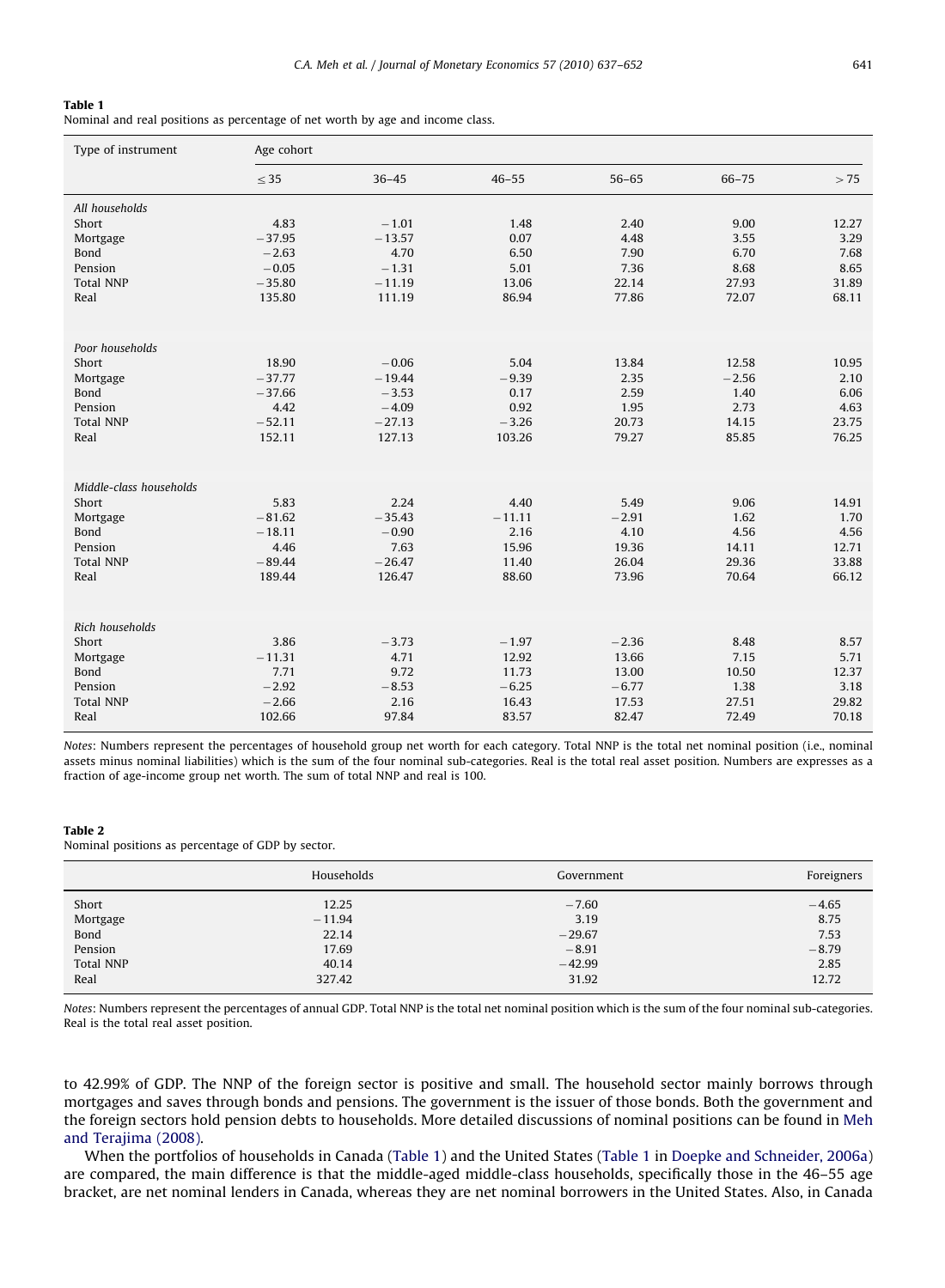the 56–65 group, the other middle-aged group, has 26% of its assets in nominal terms whereas their US counterparts have only 14%. Another major difference between Canada and the United States lies in the composition of short-term and longterm claims. US households tend to hold more long-term debt, e.g., mortgages. For example, the US middle-class households in the 46–55 age group hold mortgage debts of about 21% of net worth relative to 11% for their Canadian counterparts. As discussed in Section 7, these differences are important factors that contribute to the aggregate and welfare consequences of inflation.

# 4. Model

Given the redistributions, calculated in the previous sections, the analysis of the aggregate and welfare effects of those redistributions requires a structural model. The model consists of a small open economy populated by overlapping generations with a positive world rate of return,  $\bar{r}$ .

## 4.1. Model environment

The description of the model requires the description of its demographics and preferences, production capabilities, the details of the price shock and the central bank as well as the induced problem of the households, the budget constraint of the government and the role played by foreigners.

#### 4.1.1. Demography and preferences

Households can live up to I periods, with  $s_i$  being the probability of surviving from age i to age i+1, and they can be one of  $j \in \{1, \ldots, J\}$  skill types with an endowment of efficient units of labor,  $e_{ij}$ . The measure of each type ij is given by  $\Omega(i,j)$ where  $\sum_{i,j} [\Omega(i,j)] = 1$ . Households retire at the mandatory age i\*. In period t, each individual of age i and type j maximizes his expected discounted lifetime utility,

$$
E\left\{\sum_{i=1}^{I} \beta_j^{i-1} u_j(c_{i,j,t}, 1-n_{i,j,t}) + \beta_j^l \Psi_j(a_{i,j,t})\right\},\tag{3}
$$

where E is the expectations operator. Expectations are taken over age-specific mortality shocks and stochastic price-level shocks z. In Eq. (3),  $u_i$  and  $\beta_i$  denote the temporal utility function and the discount factor that may vary by type, and  $c_{i,i,t}$  and  $n_{i,i,t}$  are, respectively, consumption and labor of age *i*, type *j* households at time *t*. Households have a bequest motive, and it is modeled as a "warm glow" preference for transfer to the next generation:  $\Psi_j(a)$ , where only age I households give intended bequests to their children. The bequest is modeled to analyze the importance of the intergenerational effects of an inflation shock. The warm glow preference implies that households derive utility from giving bequests to their children. Bequests left by age I households of type  $j$  at time  $t$  are equally allocated to all age 1 of the same type  $j$  at time  $t+1$ . The preference for a bequest is also type-specific in order to capture the observed heterogeneity in bequests by type.

Each household chooses savings, labor, and bequests optimally. However, the composition of assets is assumed to be exogenously determined and depends on age and skill. Let us denote  $\alpha^s_{ij}$ ,  $\alpha^{\ell}_{ij}$ , and  $\alpha^r_{ij}$  to be these exogenous shares of assets. Specifically,  $\alpha_{ij}^s$  is the share of assets held in short-term nominal form for age  $i$  and type  $j$  households with a nominal interest rate equal to zero;  $\alpha_{ij}^\ell$  is the share held in long-term nominal form for age  $i$  and type  $j$  households with a nominal rate of return equal to  $(1+\overline\pi)(1+\overline r)$ , where  $\overline\pi$  is the targeted inflation rate; and  $\alpha_{ij}^r$  is the share held in real assets for age i and type *j* households with a real rate of return equal to  $(1+\bar{r})$ .

#### 4.1.2. Production

Output in this economy is given by a Cobb–Douglas aggregate production function  $F(N_t, K_t) = K_t^{\alpha} N_t^{1-\alpha}$ , where  $N_t$  and  $K_t$ are, respectively, aggregate labor and capital inputs at time t. Given prices, firms maximize profits and as a result following equations hold in the equilibrium:  $\bar r+\delta=\alpha(K_t/N_t)^{\alpha-1}$  and  $w=(1-\alpha)(K_t/N_t)^\alpha$ , where  $\delta$  is the depreciation rate of capital and w is the wage rate. Given that the world interest rate  $\bar{r}$  is constant, the capital labor ratio is constant.

#### 4.1.3. Stochastic shock and the central bank

The stochastic nature of the model is given by *iid* aggregate proportional shocks z to the price level targeted by the central bank. In this context, under IT, the central bank sets its actions such that

$$
\frac{P'}{P} = (1 + \overline{\pi})(1 + z') \quad \text{or} \quad E\{P'\} = P(1 + \overline{\pi}),
$$

where  $z^{'}$  and  $P^{'}$  are, respectively, the next period shock and price level. Under PT, the central bank sets

$$
P' = (1 + \overline{\pi})^t (1 + z')
$$
 or  $E\{P'\} = (1 + \overline{\pi})^t$ .

#### 4.1.4. Problem of households

It is convenient to recursively represent the problem of a household under two different regimes indexed by  $\rho \in \{IT, PT\}$ . Let  $v_{i,j,t}(a)$  be the beginning of period value function, where a is the current wealth holdings of age *i* and type *j* household at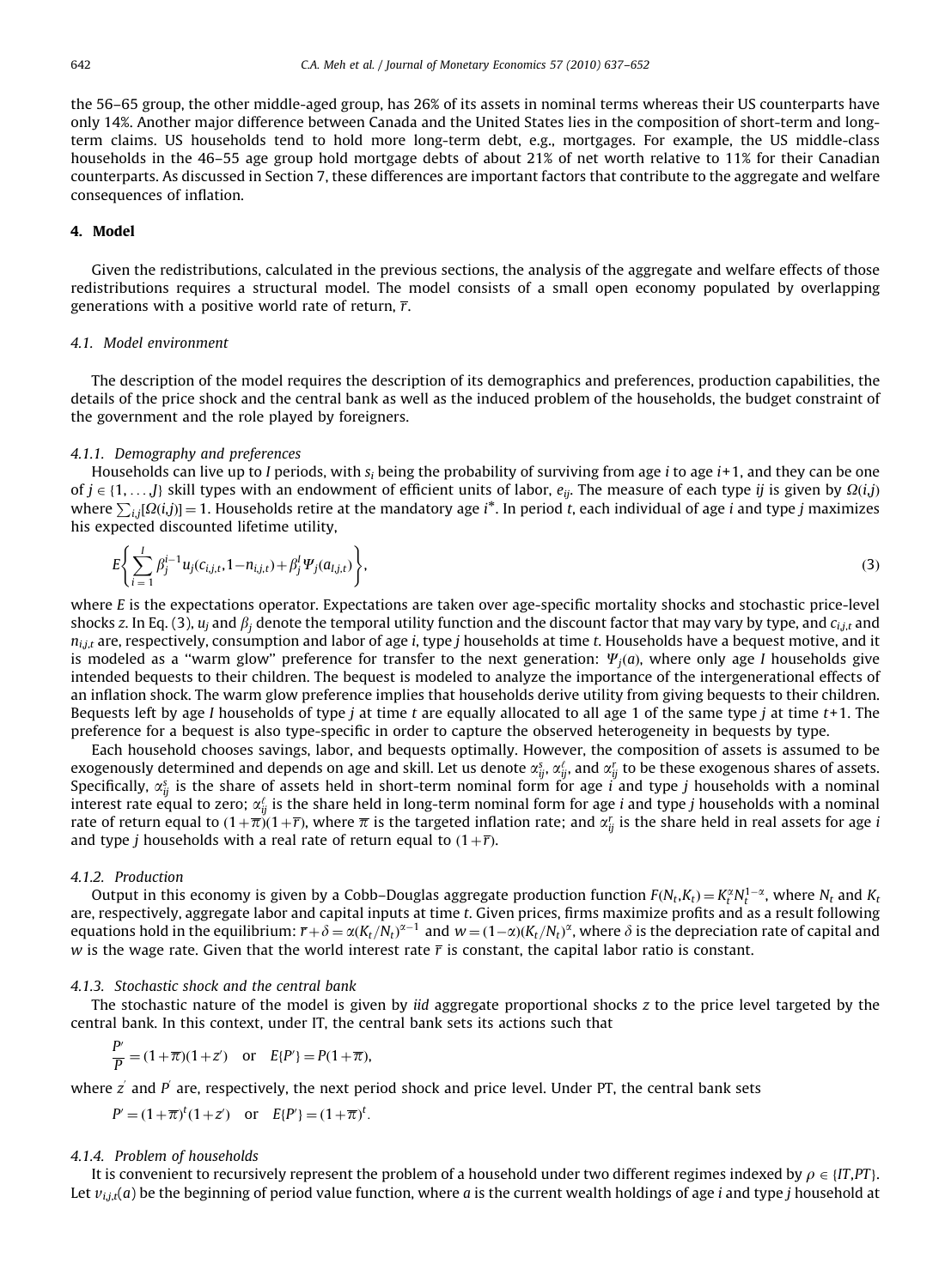time t. The dynamic program of the household can be described as follows:

$$
\nu_{ijt}(a) = \max_{c,n,y} u(c,n) + s_i \beta_j E\{v_{i+1,j,t+1}[a'(z')]\} + 1(i=I) \cdot \beta_j E\{\Psi_j(a'(z'))\}
$$
\n(4)

$$
s.t. \quad c+y = a+n \cdot w \cdot e_{ij}(1-\tau_t) + T_{it}, \tag{5}
$$

$$
a'(z') = y(R^{s,\rho}(z)\alpha_{i+1,j}^s + R^{l,\rho}(z')\alpha_{i+1,j}^l + (1+\overline{r})\alpha_{i+1,j}^r),
$$
\n(6)

where the respective real returns on short-term and long-term nominal assets under different monetary policy regimes  $R^{s,\rho}(z')$  and  $R^{l,\rho}(z')$  depend on  $z^{'}$  and are given by

$$
R^{s,PT}(z') = R^{s,IT}(z') = \frac{1}{(1+\overline{\rho})(1+z')},
$$
  

$$
R^{\ell,PT}(z') = 1+\overline{r} \text{ and } R^{\ell,IT}(z') = \frac{1+\overline{r}}{1+z'}.
$$

Eq.  $(5)$  is the budget constraint of the household. The left-hand side of Eq.  $(5)$  is consumption c and savings y for next period. The right-hand side of the budget constraint consists of resources at hand a, after-tax labor income with a current labor income tax rate  $\tau_t$ , and government period t transfer  $T_{it}$ , which is age dependent. The transfer consists of two parts and is given by  $T_{it}$  =  $T_t^d$  +  $T_{it}^r$ . The first part,  $T_t^d$ , is the accidental bequest which is distributed equally as a lump-sum transfer to all households. $^{11}$  The second part,  $T_{it}$ , is the government retirement income transfer to the retired households in the form of social security or the government's retirement income transfer program. Eq. (6) gives the law of motion of next period assets  $a'(z)$ , where z is the next period inflation shock. The indicator function  $1(i=I)$  is one when households reach the last age and thus can give bequest  $a\acute{}(z)$  to their children. It is assumed that households cannot die with negative assets or negative bequests.

### 4.1.5. Government

The government finances government consumption  $(G_t)$ , transfer to retirees, and interest payments on government debt  $B_t$  by raising revenue from taxing labor income and issuing government debt. There are two types of government budget constraints: the period-by-period budget constraint and the present value budget constraint. The period-by-period budget constraint of the government is described as follows:

$$
G_t + (1 + \overline{r})B_t + \sum_j \sum_{i \geq i^*} \Omega(i,j)T_{i,t}^r = \sum_j \sum_{i=1}^{i^*-1} \Omega(i,j)\tau_t w e_{ij}n_{i,j,t} + B_{t+1}.
$$
\n(7)

Similarly, the present value budget constraint is given by

$$
\sum_{t=0}^{\infty} \left(\frac{1}{1+\bar{r}}\right)^{t} G_{t} + \bar{r} \sum_{t=0}^{\infty} \left(\frac{1}{1+\bar{r}}\right)^{t} B_{t} + B_{0} + \sum_{t=0}^{\infty} \left(\frac{1}{1+\bar{r}}\right)^{t} \sum_{j} \sum_{i \geq i^{*}} \Omega(i,j) T_{i,t}^{r} = \sum_{t=0}^{\infty} \left(\frac{1}{1+\bar{r}}\right)^{t} \sum_{i=1,j}^{i^{*}-1} \Omega(i,j) \tau_{t} w e_{ij} n_{i,j,t}, \tag{8}
$$

where the left-hand side shows the present value of all current and future expenditures and the right-hand side of the tax revenues. Both types of the budget equation are used in the simulations.

The transfer to retirees depends on the age of households. The government also collects all accidental bequests and distributes them equally to all households in a lump-sum fashion:

$$
\sum_{i>1,j}\Omega(i-1,j)(1-s_{i-1})a_{i,j,t}=T_t^d.
$$
\n(9)

The behavior of the government is taken as exogenous and is calibrated to the steady state of the actual economy. Different types of fiscal policy reactions after an inflation-induced redistribution shock are considered.

#### 4.1.6. Foreigners

The behavior of the foreign sector is taken as exogenous. The foreign sector period  $t$  asset or debt in the domestic asset market is given by  $a_t^F$ .

## 4.2. Equilibrium

An equilibrium for a given regime  $\rho \in \{IT, PT\}$  is a world interest rate  $\bar{r}$ , a sequence of wage rates  $\{w_t\}$ , a sequence of individual decisions { $c_{i,j,t},n_{i,j,t},a_{i,j,t}$ }, firm decisions { $K_t,N_t$ }, government decisions { $G_t,\tau_t,B_t,T_t$ }, and foreigners' debt { $a_t^F$ } such that: (i) given  $\bar{r}$  and government policies, each household solves the household problem (4)–(6); (ii) given prices, firms maximize profits; (iii) the equal lump-sum transfer constraint (9) of accidental bequest holds every period; (iv) the

 $11$  The accidental bequest is the reallocation of those assets left behind by households who died before reaching age  $I$ .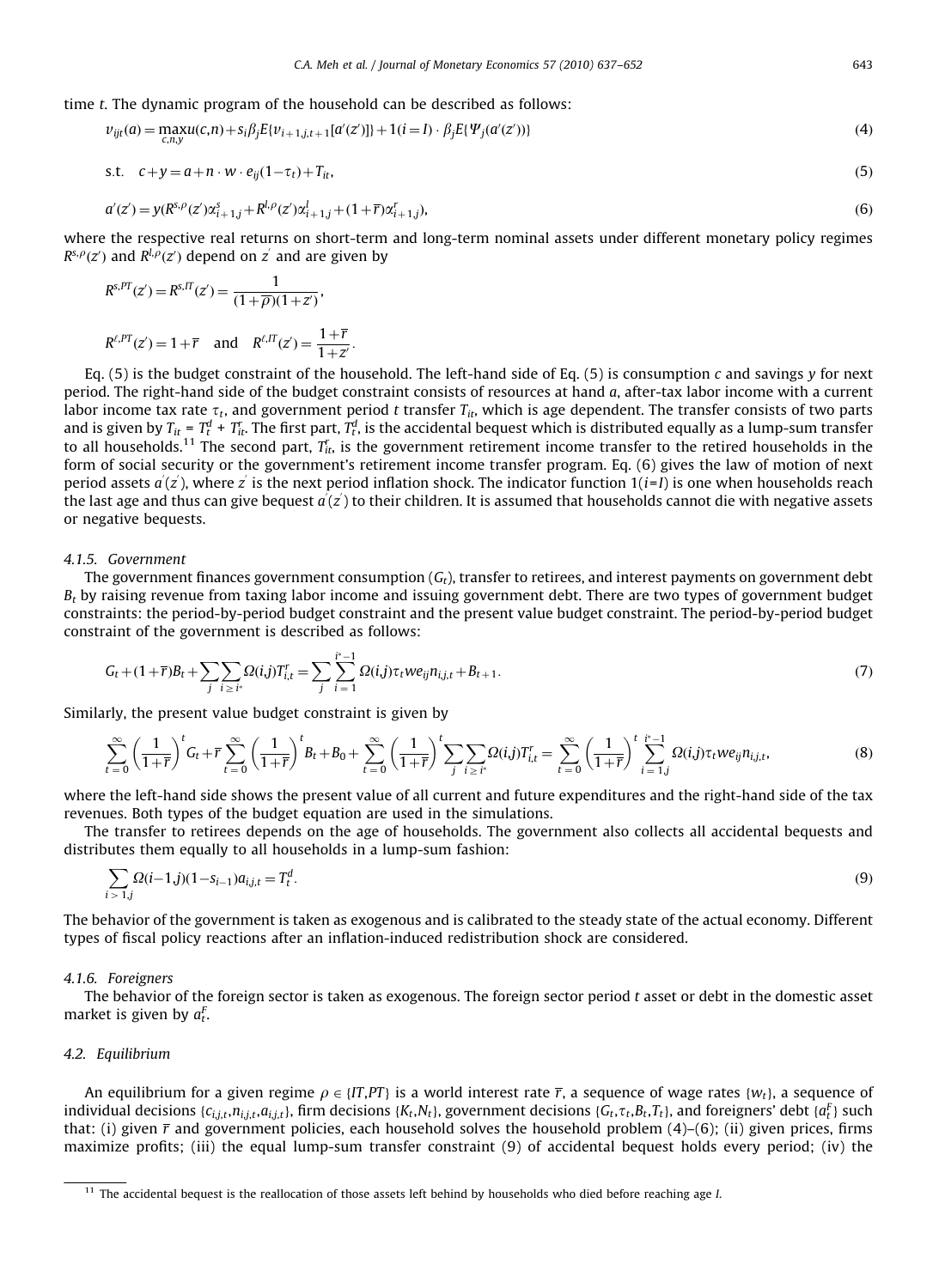government budget constraint  $(7)$  or  $(8)$  is satisfied;  $(v)$  the labor market clears in every period:

$$
N_t = \sum_{j} \sum_{i=1}^{i^* - 1} \Omega(i, j) e_{i, j} n_{i, j, t} \quad \text{and} \tag{10}
$$

(vi) the good market clears in every period:

$$
\sum_{i,j} \Omega(i,j)c_{i,j,t} + I_t + G_t + NX_t = Y_t,\tag{11}
$$

where  $NX_t = (1 + \overline{r}) a_t^F - a_{t+1}^F$  is net export and  $I_t = K_{t+1} - (1 - \delta)K_t$  is aggregate investment.

# 4.3. Shocks

To have shocks to the environment that directly translate into unexpected price changes, consider a transaction technology such that  $Yv = M/P$ , where Y is the output, v is the velocity, and M is the money, or more precisely, short-term nominal assets. A shock to the price level  $z$  can be thought of literally as a permanent shock to velocity. Money creation then implements either IT or PT. This is the simplest, but not the only, possible theory of the shock consistent with this model.

# 5. Calibration

Recall that the population is partitioned into three income and wealth classes and six age groups. The main nonstandard part of the calibration has to do with the cross-sectional distribution of earnings and wealth. Class-dependent preferences and endowments are matched with the joint distribution of earnings and wealth in the data. In addition, demographics, taxes, and technology are specified to match population structure, macroeconomic aggregates, and government policy. In Table 3, a summary of those targets and parameter values, that are not sufficiently described in the text and that are necessary to solve the model, is given. All numbers are reported in yearly terms and have to be adjusted to get to the 10-year model periods.

#### 5.1. Preferences

Instantaneous utility and the rewards from bequests are, respectively,

$$
u_j(c_t, n_t) = \frac{c_t^{(1-\eta_j)(1-\sigma)}(1-n_t)^{\eta_j(1-\sigma)}}{1-\sigma},
$$
  
\n
$$
\Psi_j(a_{l,t}) = \xi_j \frac{a_{l,t}^{1-\varepsilon_j}}{1-\varepsilon_j}.
$$
\n(12)

# Table 3

Calibrated parameters.

| Parameter     | Value | Target                                                        |
|---------------|-------|---------------------------------------------------------------|
| Preferences   |       |                                                               |
| $\eta_1$      | 0.61  | 33.1% of time at work                                         |
| $\eta_2$      | 0.55  | 40.9% of time at work                                         |
| $\eta_3$      | 0.64  | 42.7% of time at work                                         |
| $\beta_1$     | 0.99  | Wealth of middle class $=$ 3.8<br>Wealth of poor              |
| $\beta_2$     | 1.01  | Wealth of middle class<br>$= 2.4$<br>Annual GDP per household |
| $\beta_3$     | 1.10  | Wealth of rich<br>Wealth of middle class $= 6.5$              |
| $\xi_3$       | 0.012 | Bequest<br>$\frac{1}{4}$ = 0.088                              |
|               |       |                                                               |
| Government    |       |                                                               |
| τ             | 0.484 | Tax revenue<br>$= 0.32$<br>GDP                                |
| $T_{retired}$ | 0.039 | Retirement income transfer<br>$= 0.13$<br>GDP per household   |

Notes: The table contains the list of nine calibrated parameters, the parameter values obtained and the targeted moments. All targeted moments are from Canadian data.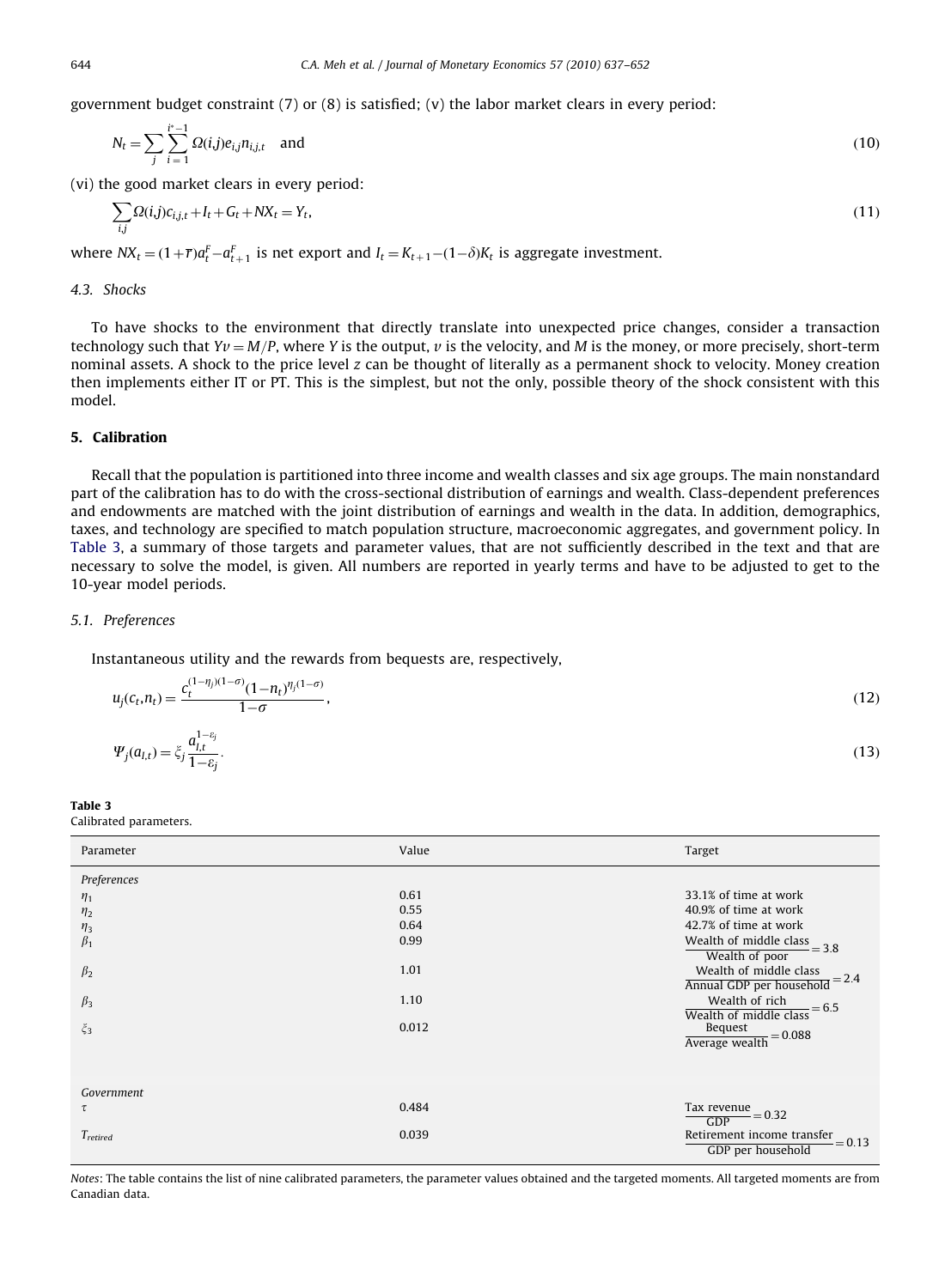The intertemporal elasticity of substitution,  $\sigma$ , is set to a standard yet arbitrary value of 2. Remaining preference parameters to specify are economic class-specific weights on leisure,  $\eta_j$ , bequest parameters,  $\xi_j$  and  $\varepsilon_j$ , and time discount factors,  $\beta_i$ . The elasticity of substitutions for bequests is set equal to that of consumption for the retirees. With the other nine parameters the following three sets of moments are targeted. First, the fractions of time worked by the poor, the middle class, and the rich are set to 33.1%, 40.9% and 42.7% of their time at work, respectively. The numbers are obtained from [Dorolet and Morissette \(1997\)](#page-15-0), who use the 1995 Survey of Work Arrangements from Statistics Canada. Second, the private wealth to annual GDP ratio, captured by the ratio of average net worth of the middle class to annual GDP per household, 2.4. The distribution of wealth: the ratios of net worth of the poor and the rich to the middle class: 0.26 and 6.5, respectively, as reported by the 2005 SFS. Third, in the 2005 SFS data, the lifetime bequests received by the rich, the middle class, and the poor are \$146,103, \$26,766, and \$11,584. Given this large size differences, a per-period bequest to wealth ratio of 0.088 for the rich and zero for the middle class and the poor are obtained as targets.

## 5.2. Portfolios

The information in Table 1 is used. Long-term nominal assets are defined as the sum of Mortage, Bond, and Pension. Then, the model shares of assets, the implied  $\alpha_{ij}$ 's, are directly obtained from the table.

#### 5.3. Demographics

Only the precise definition of the age group matters. Households are assumed not to die before retirement. The survival probabilities of the last two ages are targeted to obtain a ratio of over 65 to over 20 of 17%<sup>12</sup> and a survival rate between 66 and 76 years of 0.5.

## 5.4. Labor productivity

The age-class specific labor endowments,  $e_{ii}$ , are estimated using panel data (the 1999–2004 wage of the Survey of Labor and Income Dynamics, SLID). The economic classes are approximated by years of education with shares of 0.2, 0.,7 and 0.1 of the population. A fixed-effects regression is used to estimate specific hourly wage rates:

# ln $(wage rate)_{ht} = \theta_1 (age)_{ht} + \theta_2 (age^2)_{ht} + \theta_3 (work experience)_{ht} + \theta_4 (years of school)_{ht} + v_h + \varepsilon_{ht}$

where the index  $h$  specifies the person and  $t$  the time. The wage rate is defined by the total wage and salary income divided by the total hours worked. Work experience is the number of years worked. The results are in Table 4. With this definition of the groups and the parameters from the regression estimation, the average age, the average school years, and the average work experience are used to derive the average wage rate for each age-class group. The table also shows the resulting relative endowments for each group.

# 5.5. Technology

For the implied path of GDP after the price-level shock, the labor input chosen by households is the driving factor. Then, when posing a Cobb–Douglas production function with a capital share of 0.33 and an annual depreciation rate of 0.07, the capital stock can be inferred from the constant capital labor ratio implied by the small open economy assumption. Output follows from these elements.

# 5.6. Government debts, transfers and foreigners

Four parameters define fiscal policy: labor tax rate, retirement income transfer, government spending, and government debts. Tax revenue in Canada in 2005 was 32% of GDP, which requires the labor tax rate to be  $\tau = 0.484$ . The average retirement income transfer was 13% of GDP per household in 2005. Government debt was 43% of GDP in 2005. Government spending that balances the period-by-period budget is 16% of GDP. Foreigners' asset position,  $a^F$ , is set to 2.85% of GDP, as it was in 2005.

# 6. Findings

The effects of a 1% price-level shock under IT and PT are studied by discussing the direct redistribution of wealth (Section 6.1), the impact on aggregate output (Section 6.2), and, finally, the welfare implications (Section 6.3).<sup>13</sup>

<sup>12</sup> Source: Statistics Canada at [http://www40.statcan.ca/.](http://www40.statcan.ca/)

<sup>&</sup>lt;sup>13</sup> We also explored the effects of larger shocks. Because this is not a linear model, the effects of large shocks need not be just proportional to those of smaller shocks. Our results with larger shocks, however, do not alter the gist of our findings, and they are available on request.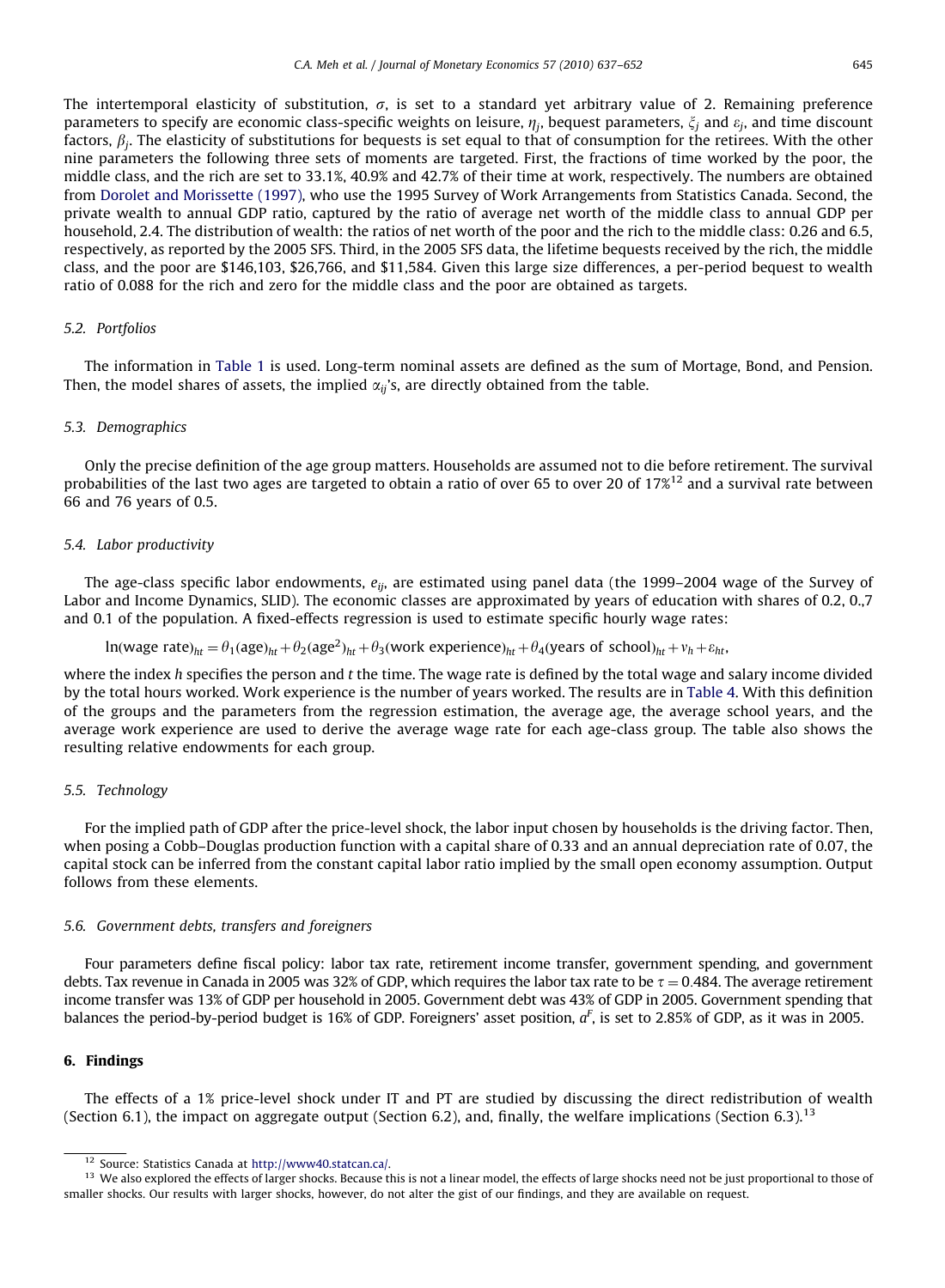| Table 4 |                     |
|---------|---------------------|
|         | Labor productivity. |

| Age                                 | Age squared                                                                                                                 | School years              | Work experience <sup>a</sup> | Constant                |  |
|-------------------------------------|-----------------------------------------------------------------------------------------------------------------------------|---------------------------|------------------------------|-------------------------|--|
| $0.076012*$<br>(0.002876)           | Fixed effects estimates of the average wage of workers ( $R^2$ = 0.2695; 57 360 observations)<br>$-0.000847*$<br>(0.000029) | $0.029377*$<br>(0.002994) | $0.016393*$<br>(0.001752)    | 0.536536*<br>(0.053876) |  |
|                                     | $<$ 35                                                                                                                      | $36 - 45$                 | $46 - 55$                    | $56 - 65$               |  |
| Implied relative labor productivity |                                                                                                                             |                           |                              |                         |  |
| Poor                                | 1.00                                                                                                                        | 1.52                      | 1.67                         | 1.49                    |  |
| Middle class                        | 1.12                                                                                                                        | 1.70                      | 1.87                         | 1.67                    |  |
| Rich                                | 1.30                                                                                                                        | 2.03                      | 2.25                         | 2.11                    |  |

Notes: Standard deviations are shown in parentheses. \* Indicates significance at the 1% level. The upper panel shows the regression results from Section 5.4 using the SLID data set from Statistics Canada. The numbers in the lower panel of the table were calculated by applying the average school years and the average work experience for each group to obtain the average wage rate for the group. The numbers are normalized by the wage rate of the poor and the age cohort of the household group 35 years old or younger.

Number of full-time years worked.

## 6.1. Direct redistribution of wealth from an unexpected price-level increase

Based on the net nominal positions (NNPs) of the household groups and the sectors documented in Section 3, the extent of the direct redistribution of wealth among these households is measured, which are triggered by an unexpected pricelevel increase of 1% under IT and PT. As discussed in Section 2, under the PT regime the term to maturity of a nominal instrument, together with the PT policy horizon, is an important factor in determining the change in its real value following a price-level shock, while the maturity difference does not affect the real value under IT. Under PT, if a household holds a large fraction of its NNP in long-term claims, it faces a smaller redistribution than another household whose portfolio consists mostly of short-term claims. The term to maturity is set to be one year for the nominal short-term instruments. For bonds, mortgages, and pensions, their distributions of the terms to maturity in 2005 are directly applied.<sup>14</sup> As for the PT policy horizon, it is set to six years.

Table 5 shows the direct redistribution of household group wealth from a 1% price-level increase, under both IT and PT. Typically, the sign of the direct redistribution is the opposite of that of the NNP in Table 1. <sup>15</sup> The data for households both as a proportion of their own total nonhuman wealth and as a percentage of GDP per household are reported.

Two main messages arise from this table. The first message is that the young and the poor gain, and that the rich and the old lose from unexpected inflation. In particular, loss for older rich households amounts to almost 5% of yearly GDP per household. The other main message is that the magnitude of the redistribution is smaller under PT than under IT. This is because longer-term positions are less sensitive to price-level shocks under PT. A change in the real value of the nominal claim, and hence the redistribution, occurs only if the price level at the maturity date is different from what was expected. If the central bank brings the price level back to the original path before the maturity date, the price level would be exactly as expected originally. Under IT, the redistribution ranges from a gain of 0.89% of net worth for the youngest middle class to a loss of 0.34% of net worth for the eldest middle class. Under PT, the gain or the loss for the same groups is 0.19% and -0.19%, respectively. Under both regimes, young middle class and young poor households gain, whereas old or rich households lose. This results from the fact that the young middle class and young poor households both have negative NNPs.

The last row of Table 5 displays the size of the redistribution aggregating the household sector and including the government sector. A large gain for the government and a small loss for foreigners, who hold a bit of Canadian nominal assets, are observed. Again, the sizes are much larger under IT than under PT, almost three times larger.

#### 6.2. Impact of wealth redistribution on aggregate output

The redistributional impacts of the price-level shock from the previous section are fed into the model by posing shocks to the wealth of households of the size implied by the numbers in Table 5. The model is then solved for its transition path back to steady state. However, feeding the numbers into the households requires two important adjustments. One is the allocation of the government's gain of 0.40% of yearly GDP. The other is a general equilibrium effect. The redistribution of wealth generates changes in the hours worked by households, and hence of economic activity and government finances. Consequently, the calculation of the transfers back to the household of the changes in the government asset position

<sup>&</sup>lt;sup>14</sup> See [Meh and Terajima \(2008\)](#page-15-0) for these distributions.

<sup>&</sup>lt;sup>15</sup> Exceptions occur under PT due to the maturity mismatch between assets and liabilities.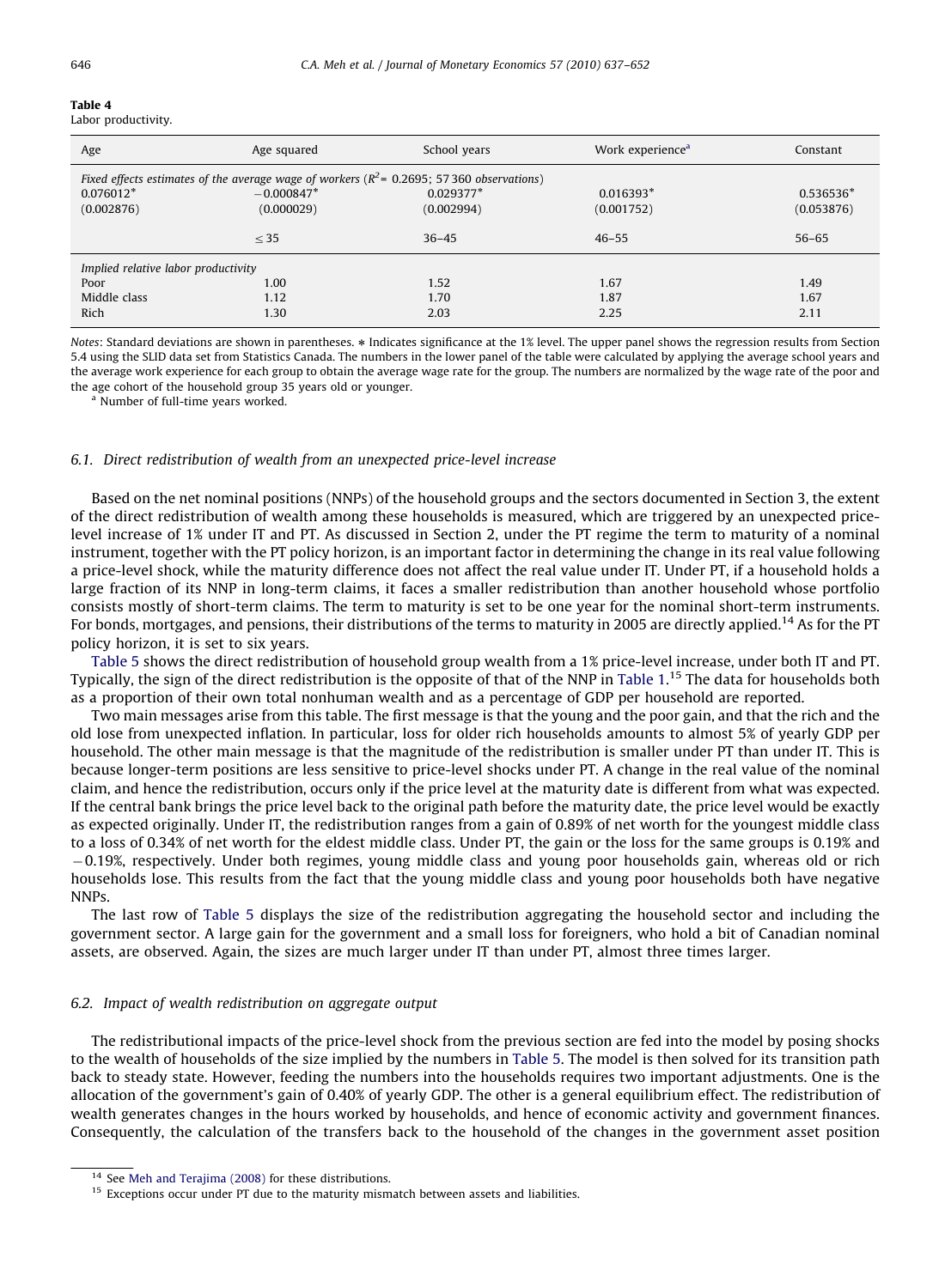#### Table 5

Direct redistribution of wealth with 1% shock.

|           |                                                  | Inflation targeting                                         |            |                       | Price-level targeting |            |  |
|-----------|--------------------------------------------------|-------------------------------------------------------------|------------|-----------------------|-----------------------|------------|--|
|           | Poor                                             | Middle                                                      | Rich       | Poor                  | Middle                | Rich       |  |
|           | Across households as percentage of own net worth |                                                             |            |                       |                       |            |  |
| $\leq$ 35 | 0.52                                             | 0.89                                                        | 0.03       | 0.03                  | 0.19                  | $-0.02$    |  |
| $36 - 45$ | 0.27                                             | 0.26                                                        | $-0.02$    | 0.06                  | 0.07                  | 0.01       |  |
| $46 - 55$ | 0.03                                             | $-0.11$                                                     | $-0.16$    | $-0.01$               | $-0.01$               | $-0.03$    |  |
| $56 - 65$ | $-0.21$                                          | $-0.26$                                                     | $-0.17$    | $-0.13$               | $-0.07$               | $-0.04$    |  |
| $66 - 75$ | $-0.14$                                          | $-0.29$                                                     | $-0.27$    | $-0.11$               | $-0.12$               | $-0.12$    |  |
| >75       | $-0.24$                                          | $-0.34$                                                     | $-0.30$    | $-0.13$               | $-0.19$               | $-0.14$    |  |
|           |                                                  | Across households as percentage of yearly GDP per household |            |                       |                       |            |  |
| $\leq$ 35 | 0.03                                             | 0.38                                                        | 0.13       | 0.00                  | 0.08                  | $-0.08$    |  |
| $36 - 45$ | 0.11                                             | 0.49                                                        | $-0.35$    | 0.02                  | 0.13                  | 0.15       |  |
| $46 - 55$ | 0.03                                             | $-0.37$                                                     | $-3.49$    | $-0.01$               | $-0.05$               | $-0.60$    |  |
| $56 - 65$ | $-0.23$                                          | $-1.17$                                                     | $-4.56$    | $-0.15$               | $-0.34$               | $-1.02$    |  |
| $66 - 75$ | $-0.15$                                          | $-1.12$                                                     | $-4.99$    | $-0.12$               | $-0.48$               | $-2.27$    |  |
| >75       | $-0.17$                                          | $-1.01$                                                     | $-4.31$    | $-0.10$               | $-0.57$               | $-2.04$    |  |
|           | Inflation targeting                              |                                                             |            | Price-level targeting |                       |            |  |
|           | Households                                       | Government                                                  | Foreigners | Households            | Government            | Foreigners |  |
|           | Aggregate groups as percentage of yearly GDP     |                                                             |            |                       |                       |            |  |
|           | $-0.40$                                          | 0.43                                                        | $-0.03$    | $-0.15$               | 0.14                  | 0.01       |  |

Notes: The upper panel shows the direct redistribution of wealth for each household group as percentage of group net worth under IT and PT. The middle panel shows the direct redistribution of wealth for each household group as percentage of GDP per household under IT and PT. The lower panel shows the sectoral direct redistribution of wealth as percentage of GDP under IT and PT.

(regardless of the method by which it is redistributed) requires us to solve a fixed point problem: given an amount of transfers to households, their labor choices induce a chain in government finances that when added to the 0.4% reduction in government liabilities generates a change in the government assets position equal to the transfers.

Moreover, this occurs over various periods, and what we do is to assume that the government does not change the path of its debt, that is, that every period it redistributes (or taxes) the changes in its finances, which results in a multidimensional fixed point problem. For instance, in the baseline case, with lump-sum redistribution of the government windfall, in addition to the 0.40% reduction of the debt there is a reduction in the present value of future tax revenues of -0.05% but an increase in tax revenues in the first period of 0.01% of GDP.

The main channel through which the redistribution of wealth affects aggregate output is the wealth effect on work effort, which occurs under both monetary policy regimes, albeit with different magnitudes. Households that are not retired and experience a wealth loss from a price-level shock work more, while those that face a wealth gain enjoy more leisure. Specifically, the three youngest cohorts ( $\leq$ 35, 36–45, 46–55) of poor households and the two youngest cohorts of middleclass households reduce their work effort, since they experience a positive wealth effect from the price-level shock. The other nonretired cohorts of the different economic class increase their work effort, with the largest increase coming from the middle-aged middle-class and rich households. The retirees, however, despite having wealth loss, cannot change their labor supply. These asymmetric responses from heterogeneous households play an important role in obtaining nonzero aggregate effects from a zero-sum redistribution of wealth.

The dynamics of output (i.e., percentage deviations from the steady-state level) over time in the baseline scenario (the windfall is rebated as a lump-sum transfer) are shown in Panel A of [Fig. 1](#page-11-0) under IT (solid line) and PT (dashed line) and in Table 6. The initial impact of the shock on output is positive but almost zero (0.0055% under IT and 0.0026% under PT). The rich, particularly the rich of ages 46–55, and the older middle-class cohorts increase their work effort, while the younger cohorts of the poor and middle classes, who profit from a positive wealth effect, choose to enjoy more leisure. Both effects almost cancel out each other. In the following period, however, some of the cohorts that suffered the negative wealth effect are now retired and, hence, the shock no longer has effects on output via those people. Consequently, the effects of the shocks are concentrated on younger cohorts on which the overall wealth effect was positive. There is now a sizeable effect on output. In the second period, under IT, there is a negative effect on output of 0.023%, which is much larger than that under PT, a loss of 0.007%. In the third period, the reduction in output is even larger under IT, 0.027%. Under PT, the decline is about the same in the third period as in the second. After that the reduction in output fades out.

We want to emphasize that even though one might conclude that the size of the effects is small, we do not agree with that conclusion. A 1% price shock is small, and under IT its accumulated effect of reducing output after 40 years is about 0.54% of one-year GDP or \$600 per household. The reduction of output is smaller under PT, 0.13% of one-year GDP or \$145 per household.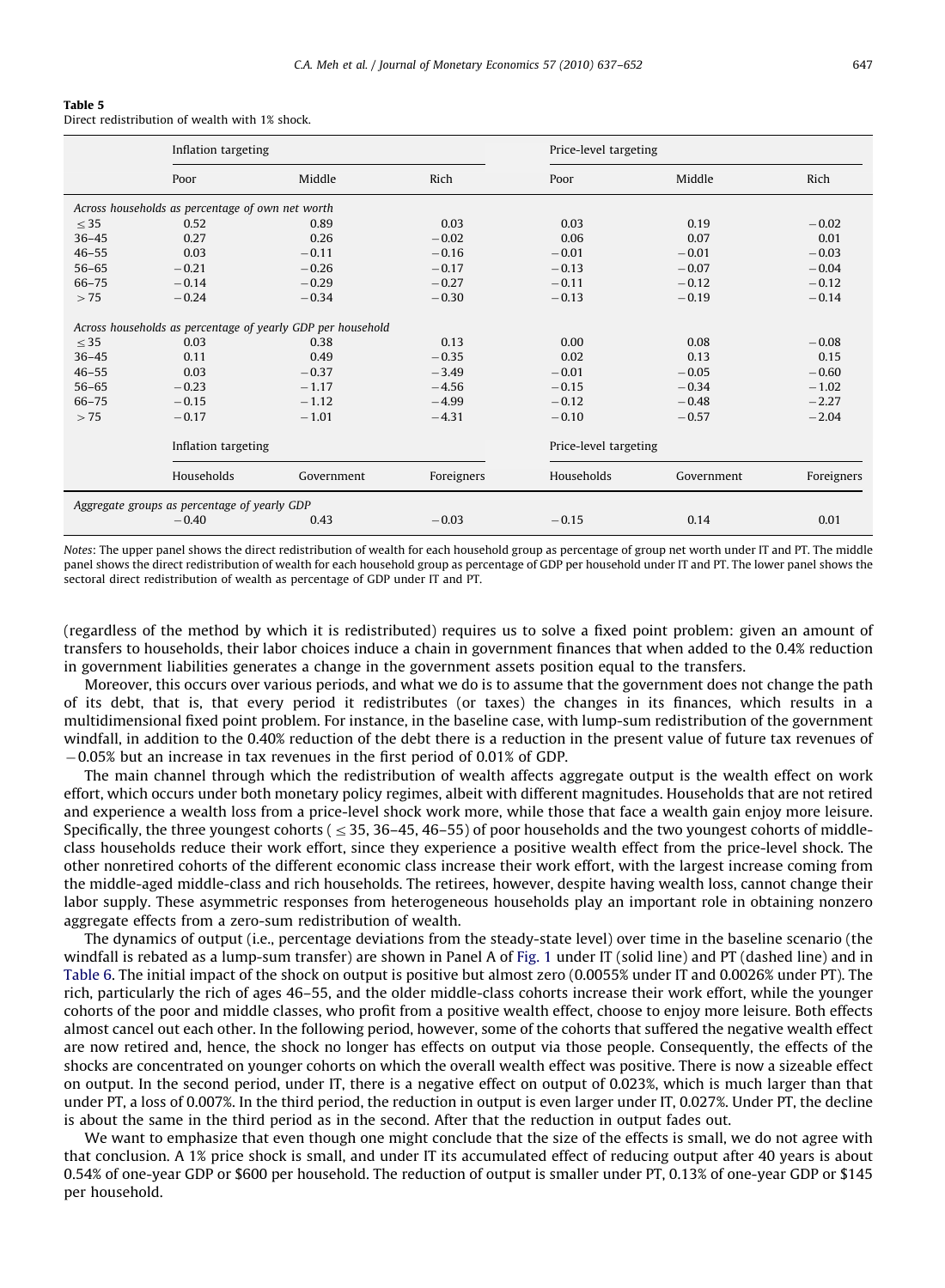<span id="page-11-0"></span>

Fig. 1. Dynamics of output under IT and PT (1% shock), various fiscal scenarios. Note: The figure shows output dynamics in percentage deviations from the steady state level of output under IT and PT.

#### Table 6

Output effects in percentage changes from the steady state during different periods, 1% price shock.

|                                     | 1st decade | 2nd decade | 3rd decade | 4th decade | 40-Year cumulative value |
|-------------------------------------|------------|------------|------------|------------|--------------------------|
| Inflation targeting                 |            |            |            |            |                          |
| Lump-sum transfers                  | 0.0055     | $-0.0230$  | $-0.0267$  | $-0.0093$  | $-0.54$                  |
| Transfers to retirees               | 0.0475     | 0.0087     | $-0.0051$  | 0.0007     | 0.52                     |
| Labor tax cut                       | 0.1206     | 0.0327     | $-0.0102$  | $-0.0181$  | 1.25                     |
| Price-level targeting               |            |            |            |            |                          |
| Lump-sum transfers                  | 0.0026     | $-0.0067$  | $-0.0065$  | $-0.0023$  | $-0.13$                  |
| Transfers to retirees               | 0.0152     | 0.0031     | 0.0006     | 0.0014     | 0.20                     |
| Labor tax cut                       | 0.0381     | 0.0107     | $-0.0010$  | $-0.0045$  | 0.43                     |
| Lump-sum transfer with US portfolio |            |            |            |            |                          |
| IT                                  | $-0.0021$  | $-0.0135$  | $-0.0166$  | $-0.0071$  | $-0.39$                  |
| PT                                  | 0.0029     | $-0.0037$  | $-0.0066$  | $-0.0036$  | $-0.11$                  |

Notes: First four columns show the yearly percentage deviation from annualized steady state output. The last column shows the cumulative value with respect to annualized steady state output. Two upper panels are the output effects using Canadian data. The bottom panel shows the output effects based on the US portfolio.

# 6.2.1. Transfer to retirees

If the fiscal adjustment of the windfall to the government is given as increased transfers to retirees, the redistribution of wealth has different effects. Workers do not receive the lump-sum transfers. For the young and the old, the positive wealth effect that reduced their work effort is mitigated, whereas for the high-income middle aged, the negative wealth effect is even larger. All this contributes to an increase, not a reduction, of output. The results are detailed in Panel B of Fig. 1 and in Table 6. Overall, there is an accumulated increase, not decrease, in output over 40 years of about 0.52% of one-year GDP under IT and 0.20% under PT, or \$580 and \$228 per household, respectively.

# 6.2.2. Labor income tax reduction

A third fiscal policy scenario which compensates only workers through a labor income tax cut is considered (see Panel C of Fig. 1 and Table 6).16 Under this policy, there is a reduction in the distortion against market-produced goods, that is, an incentive to work harder. This substitution effect strongly overturns the wealth effect that would induce a reduction in

<sup>&</sup>lt;sup>16</sup> The labor tax rate is reduced in the first period, returning linearly to the steady-state rate over the first five periods, which implies that for this scenario the fiscal adjustment involved only one variable.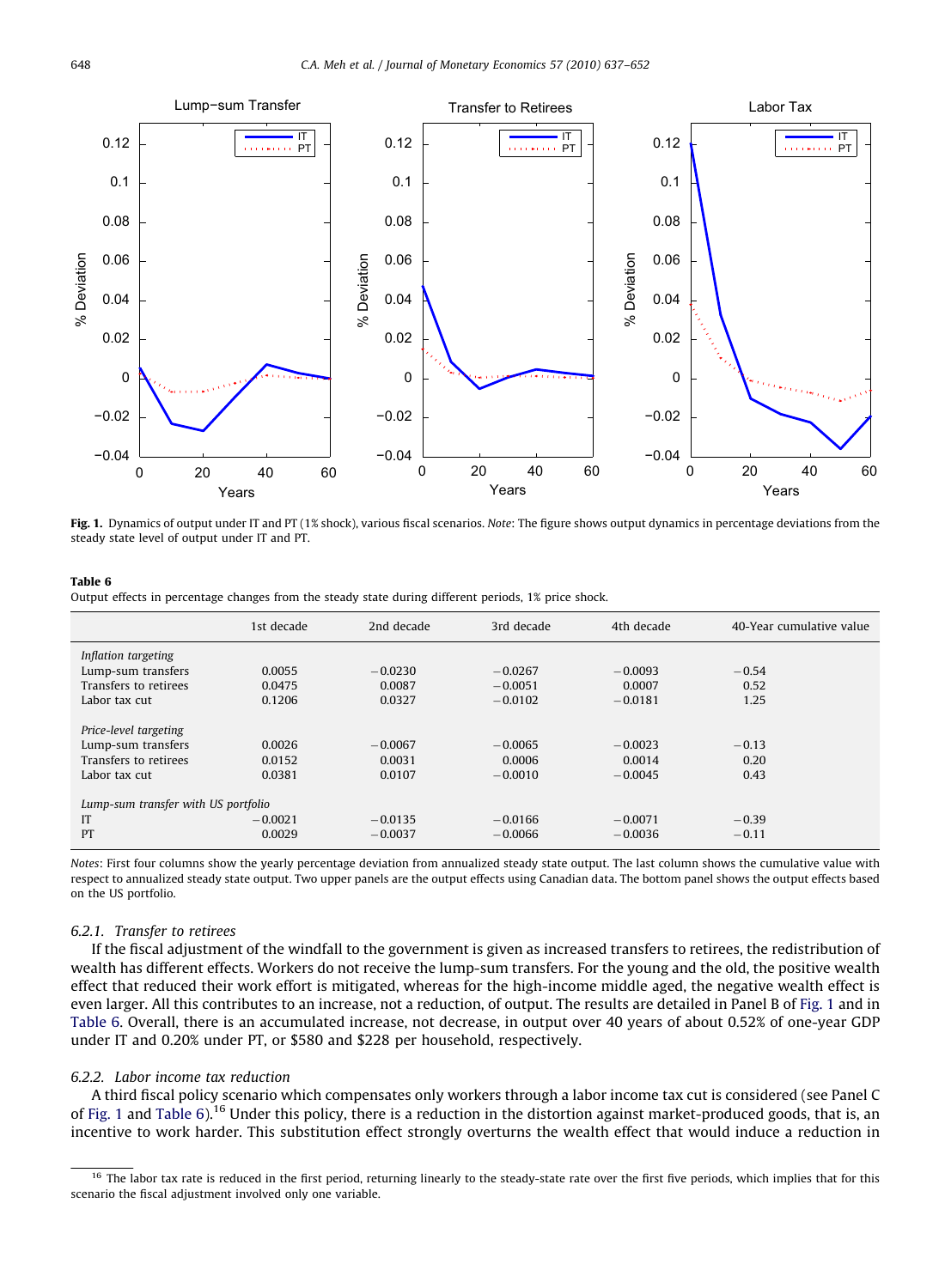work effort: it generates a large accumulated output increase over 40 years of 1.25% of one-year GDP under IT and of 0.43% under PT, or \$1402 and \$485 per household, respectively. Also note that this is the case even if the negative wealth effects are concentrated among the retirees who do not get any of the government gains.

#### 6.3. Welfare analysis

This section analyzes the welfare changes due to the price-level shock taking into account not only the wealth redistribution but also the induced changes in the welfare of households. Again, like the effects on output, the welfare effects depend on the monetary policy regime and on the fiscal scenario that redistributes the government's windfall from the shock. The calculation of welfare requires some discussion. In the model economy, households differ in age and class, ''class'' meaning different preferences, endowments of efficiency units of labor, and wealth holdings at the time of the price surprise. Consequently, it is difficult to compare the implications of the changes for different groups. Perhaps the best way of reporting the welfare benefits is by reporting the total value of the transfer to each household group, including the direct government windfall from the price change and the indirect government windfall coming from the differences in its budget from changing revenues, which is shown in Table 7.<sup>17</sup> The rows indicated as "Induced Changes in Government Position'' show the changes in the tax revenues in the present value and for the period of the price change.

The left three columns of Table 7 display the welfare effects for the 1% shock in the baseline case (i.e., the lump-sum transfer) under IT and PT. These numbers show the total value of the changes that the household receives. Relative to the direct redistribution described at the bottom of Table 5, there are some changes: the gains are larger, since the government windfall is now included. For some groups, this effect overturns the original impact: the middle income 46–55 years and the rich 36–45 years groups now gain. Future changes in government revenues are incorporated in this welfare measure. However, these further changes are small, amounting to no more than 20% for the youngest and even less for older generations. Note that future generations, however, are worse off. This is the outcome of the lower government budget revenues induced by the lower work effort of the young cohorts at the time of the initial price increase. Again, the effects are larger for IT than for PT, with the same groups of winners and losers.

#### 6.3.1. Transfer to retirees

The three columns in the center of Table 7 show the results of redistributing the government windfall gain as transfers to retirees. The first thing to notice is that for the youngest there are essentially no changes relative to the direct redistribution, shown in Table 5. This is clearly because they are not affected by the government windfall that goes directly to the current retirees. It is only the current retirees that gain. In fact, they gain more than just the lower value of the debt for the government. This is because there is an overall negative wealth effect over the working population that makes them work harder, thereby increasing the government coffers that go straight to the current retirees. This effect is short-lived and after the initial period there are essentially no more changes in government finances. Once again, the effects are much larger for IT relative to PT. There is a small change in the lists of winners and losers. Note that among the rich, the youngest gain under IT and the second youngest experience the opposite effect. This is due to the particular composition of the portfolios, specifically the respective maturities of their nominal assets.

#### 6.3.2. Labor income tax reduction

The last three columns of Table 7 present the welfare effects when the government windfall gain is rebated to the working-age population through a labor income tax cut. In this case households face a change in relative prices so the present value of all transfers is not sufficient to assess the welfare changes. Consequently, a different welfare measure is needed to address this problem. Such measure, which is the one reported in Table 7, displays the change of assets needed so that in the economy without relative price changes households are as well off as they are after the price-level shock. In this context a positive number indicates that households gain with a price-level shock. The price-level shock under both IT and PT now improve the fate of the young, especially the young rich. The reason is twofold: the transfer is larger for those with larger labor income, and the lower tax induces a substitution effect that increases work effort a lot during the first period (the effect goes the other way in subsequent periods).

To summarize the welfare analysis, positive price-level shocks change the wealth distribution of the population. The exact form in which this happens depends on how the windfall of the government is redistributed. In the baseline, there is a loss for the old and the rich, whereas when the windfalls are transferred to the retirees, the old clearly fare better. The opposite happens with an adjustment of the labor income tax; that tends to benefit the young and the rich.

### 7. A comparison with the US portfolios

The use of the nominal asset and liability portfolio of the United States in 1989, displayed in Table 1 of [Doepke and](#page-15-0) [Schneider \(2006a\),](#page-15-0) permits a sensitivity analysis of the robustness of the findings to the details of the portfolio holdings.

 $17$  In the data the age structure of the population is not stable. To compute a stationary equilibrium, though, the age distribution has to be stable. This is reconciled with adjustments to the government asset position that amount in the largest case (IT with a labor tax cut) to about 0.05% of Annual GDP.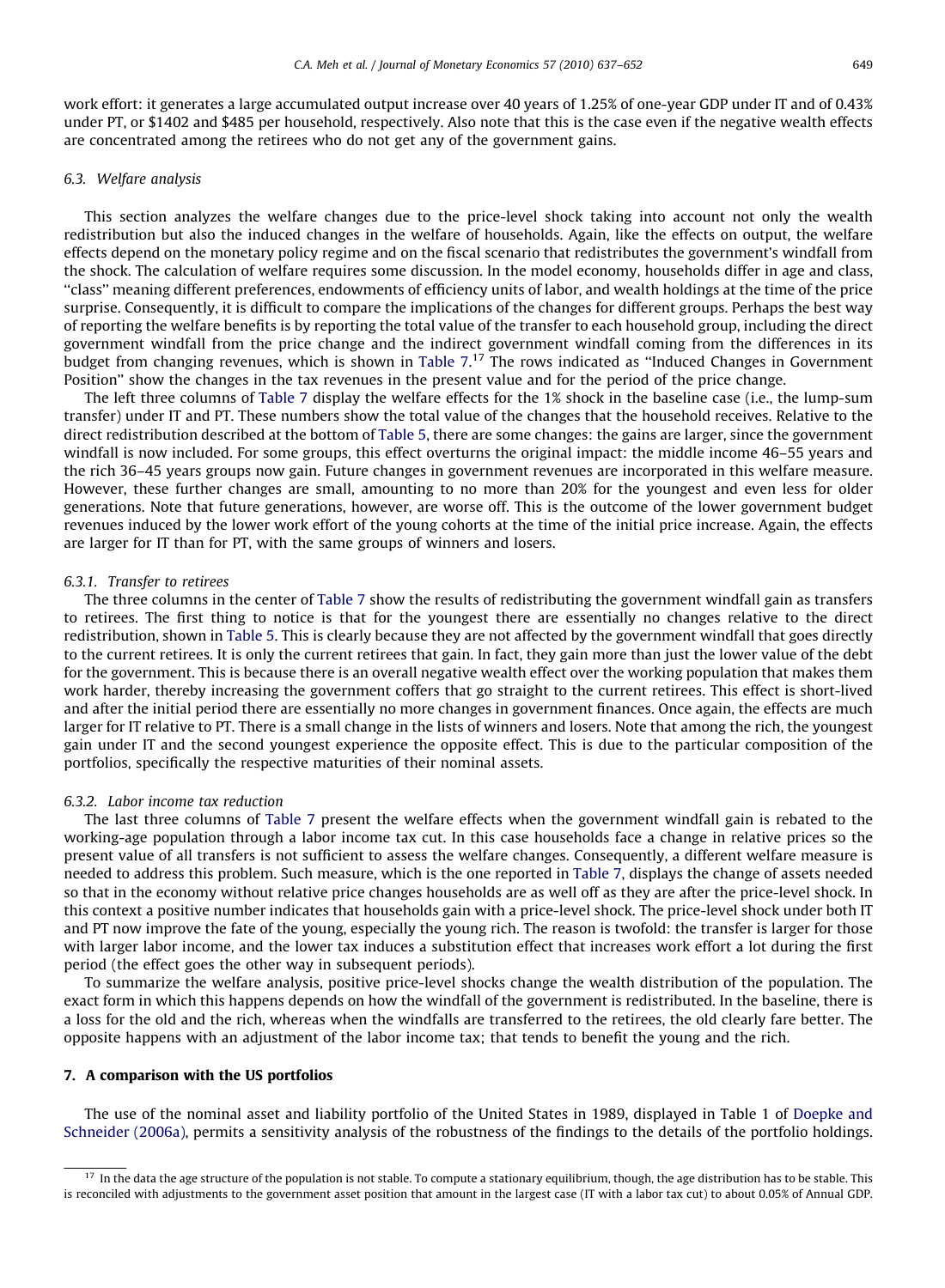| Table 7                                                                         |  |
|---------------------------------------------------------------------------------|--|
| Welfare effects in percentages of yearly GDP per household of a 1% price shock. |  |

| Age                                      | Rebates as lump-sum transfers |         |         |         | Rebates as income transfers to retirees |         |         | Rebates as labor income tax cuts |         |  |
|------------------------------------------|-------------------------------|---------|---------|---------|-----------------------------------------|---------|---------|----------------------------------|---------|--|
|                                          | Poor                          | Middle  | Rich    | Poor    | Middle                                  | Rich    | Poor    | Middle                           | Rich    |  |
| Inflation targeting                      |                               |         |         |         |                                         |         |         |                                  |         |  |
| $\leq$ 35                                | 0.50                          | 0.84    | 0.59    | 0.05    | 0.40                                    | 0.15    | 0.71    | 1.36                             | 1.55    |  |
| $36 - 45$                                | 0.57                          | 0.96    | 0.12    | 0.12    | 0.51                                    | $-0.33$ | 0.91    | 1.57                             | 0.95    |  |
| $46 - 55$                                | 0.49                          | 0.09    | $-3.03$ | 0.01    | $-0.39$                                 | $-3.52$ | 0.62    | 0.38                             | $-2.91$ |  |
| $56 - 65$                                | 0.23                          | $-0.71$ | $-4.09$ | $-0.19$ | $-1.13$                                 | $-4.51$ | $-0.01$ | $-0.92$                          | $-4.56$ |  |
| 66-75                                    | 0.34                          | $-0.63$ | $-4.50$ | 3.56    | 2.59                                    | $-1.28$ | $-0.15$ | $-1.12$                          | $-4.99$ |  |
| $\geq 76$                                | 0.35                          | $-0.48$ | $-3.79$ | 3.46    | 2.63                                    | $-0.68$ | $-0.17$ | $-1.01$                          | $-4.31$ |  |
| Induced changes in government position   |                               |         |         |         |                                         |         |         |                                  |         |  |
| Present value                            |                               | $-0.05$ |         |         | 0.12                                    |         |         | $-0.51$                          |         |  |
| 1st period                               |                               | 0.01    |         |         | 0.10                                    |         |         | $-0.13$                          |         |  |
| Price level targeting (six year horizon) |                               |         |         |         |                                         |         |         |                                  |         |  |
| $\leq$ 35                                | 0.15                          | 0.23    | 0.06    | 0.01    | 0.09                                    | $-0.08$ | 0.22    | 0.39                             | 0.36    |  |
| $36 - 45$                                | 0.12                          | 0.23    | 0.25    | 0.03    | 0.14                                    | 0.16    | 0.28    | 0.47                             | 0.55    |  |
| $46 - 55$                                | 0.08                          | 0.05    | $-0.50$ | 0.00    | $-0.04$                                 | $-0.59$ | 0.17    | 0.19                             | $-0.41$ |  |
| $56 - 65$                                | $-0.05$                       | $-0.24$ | $-0.92$ | $-0.12$ | $-0.31$                                 | $-0.99$ | $-0.08$ | $-0.26$                          | $-1.02$ |  |
| $66 - 75$                                | $-0.02$                       | $-0.38$ | $-2.17$ | 1.02    | 0.66                                    | $-1.13$ | $-0.12$ | $-0.48$                          | $-2.27$ |  |
| $\geq 76$                                | 0.00                          | $-0.47$ | $-1.94$ | 1.01    | 0.54                                    | $-0.93$ | $-0.10$ | $-0.57$                          | $-2.04$ |  |
| Induced changes in government position   |                               |         |         |         |                                         |         |         |                                  |         |  |
| Present value                            |                               | $-0.01$ |         |         | 0.04                                    |         |         | $-0.15$                          |         |  |
| 1st period                               |                               | 0.01    |         |         | 0.03                                    |         |         | $-0.04$                          |         |  |

Notes: The table shows the total value of the transfer to each household group, including the direct government windfall from the price change and the indirect government windfall coming from the differences in its budget from changing revenues. The rows indicated as ''Induced Changes in Government Position'' show the changes in the tax revenues in the present value and for the period of the price change.

The analysis in this section focuses on the effects of a 1% unexpected price-level shock using the baseline case with lumpsum rebates of the government windfalls.

As discussed in Section 3, the main difference is that middle-class middle-aged households were nominal lenders in Canada in 2005 and borrowers in the United States in 1989. In addition, at the sectoral level, the household sector in the United States has a smaller positive NNP than its Canadian counterpart. In a similar fashion, the government sector also has a smaller negative NNP in the United States than in Canada. The foreign sector NNPs in both countries are positive and small relative to other sectors.

[Fig. 2](#page-14-0) and Table 6 show the output dynamics under IT and PT. The general pattern of the response of output over time with the United States portfolio is similar to that in Canada: There is a reduction in output over a long period of time and it is larger under IT than under PT. The response is larger in Canada (0.54% of one-year GDP or \$600 per household) than in the United States (0.39%, and \$440, respectively). In fact, under IT the initial response, while smaller in absolute value to that of subsequent periods, is negative in the United States and positive in Canada. Recall that what drives output in the model are changes in work effort due to wealth effects. Relative to Canada, the United States has more household groups of working age who are net nominal borrowers and hence benefit from the price-level shock. Together with a positive lumpsum transfer from the government, the positive wealth shock for these households leads to a reduction in their work effort and hence the reduction in output. Specifically, this result highlights the importance of the difference in the net nominal position of the middle-aged middle-class households between the two sets of portfolios. These households are net nominal lenders in Canada and borrowers in the United States and this is what accounts for the higher reduction in output in Canada relative to the United States.

[Figs. 1 and 2](#page-11-0) show that under PT, the initial output effects are similar between the two countries. This is in contrast to the IT case where the initial output effects were quite different between the two countries. The reason why the initial output effect was not pushed down to be negative, as it is under IT, is that US workers tend to have more long-term debts than their Canadian counterparts. For example, age 46–55 middle-class households in the United States have 21% of their assets as mortgage debts, whereas their Canadian counterparts have only 11%. Since long-term claims are less affected under PT, the positive wealth effect from the reduction in the real value of debt is smaller with the United States portfolio. Hence, these workers face smaller wealth increases under PT such that their reduction in work effort is also smaller, leading to a positive output effect. This positive output effect occurs only under PT and offsets the negative effect from the higher indebtedness of US workers, as observed under IT. After 40 years, the accumulated effect is a reduction of output by 0.11% of one-year GDP or \$122 per household with the United States portfolio, compared to 0.13% of one-year GDP or \$145 with the Canadian one.

The sensitivity analysis based on the United States portfolio shows that portfolio differences are quantitatively as well as qualitatively important when IT and PT are compared for their aggregate and welfare implications. These differences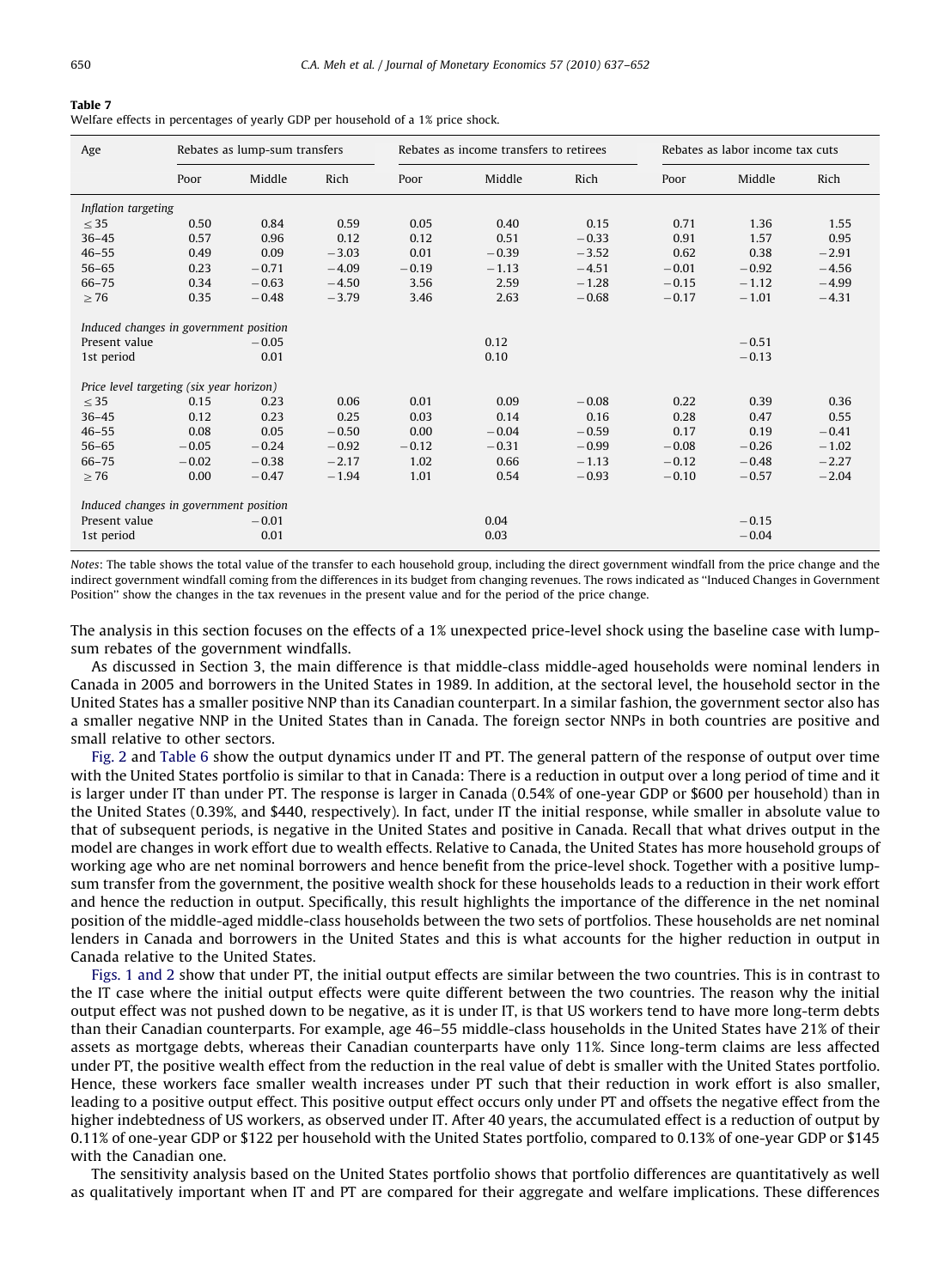<span id="page-14-0"></span>

Fig. 2. Dynamics of output under IT and PT (1% shock), lump-sum transfers, the US data. Note: The figure shows output dynamics in percentage deviations from the steady state level of output under IT and PT, based on US portfolios.

arise because the differences in portfolios interact with monetary policies and generate different degrees of wealth redistribution that are specific to the particular portfolio and the monetary policy combination.

#### 8. Conclusions

The goal of this paper is to assess the different aggregate and welfare consequences of a price-level shock under inflation targeting and price-level targeting monetary policy regimes. To this end, nominal asset and liability portfolios over different terms to maturity. Substantial differences in portfolios exist across household groups as well as between different sectors of the economy. As a result, unexpected changes in the price level redistribute resources across households and sectors. The extent of the redistribution depends on the monetary policy regime in place. As long-term claims are less affected by a price-level shock under price-level targeting, the size of the redistributions is much larger under inflation targeting than under price-level targeting.

The differences in the extent of the redistribution translate into substantial differences in the aggregate and welfare effects of price-level changes under inflation targeting and price-level targeting monetary policy regimes. The differences arise because redistributions of household assets and liabilities generate wealth effects on household work effort decisions. When a household receives a negative (positive) redistribution, the household increases (decreases) its work effort to make up for the wealth loss (gain). Since households are heterogeneous in age, productivity, and preferences, their work effort responses are also heterogeneous. In addition, changes in work effort due to the wealth effects induce further changes in government finances that need another round of redistributions back to the households, which is the main reason why there is a need to compute equilibrium changes to assess welfare.

The main finding of the paper is that given the nature of the portfolios of Canadian households and how they are partitioned into short-term nominal, long-term nominal, and real assets, the effect of a 1% price surprise under inflation targeting is a reduction of output over 40 years that accumulates to about 0.54% of yearly output or about \$600 when the government gives back its reduced liabilities in the form of a lump-sum transfer. This is because the young and the poor accumulate relatively few nominal assets that are concentrated on the rich and the old. Because the old are no longer capable of working much, the lower wealth induces just a reduction in consumption, while the young accommodate their better position by increasing both consumption and leisure.

When the government follows price-level targeting instead of inflation targeting the effects have similar qualitative properties, but the quantitative impact is about a third. The reason is that price-level targeting produces a much lower redistribution of wealth, as price increases do not reduce the value of long-term nominal assets.

Our findings show that the specific details followed by the government to adjust the windfall originated by the pricelevel increase matter a lot. In this context, if the government, instead of using lump-sum transfers, concentrates its transfers on the referees, the effects are exactly the opposite in sign with similar magnitudes. The reason is that the lack of redistribution of the government windfall to the young generates on the most productive of them a sizeable negative